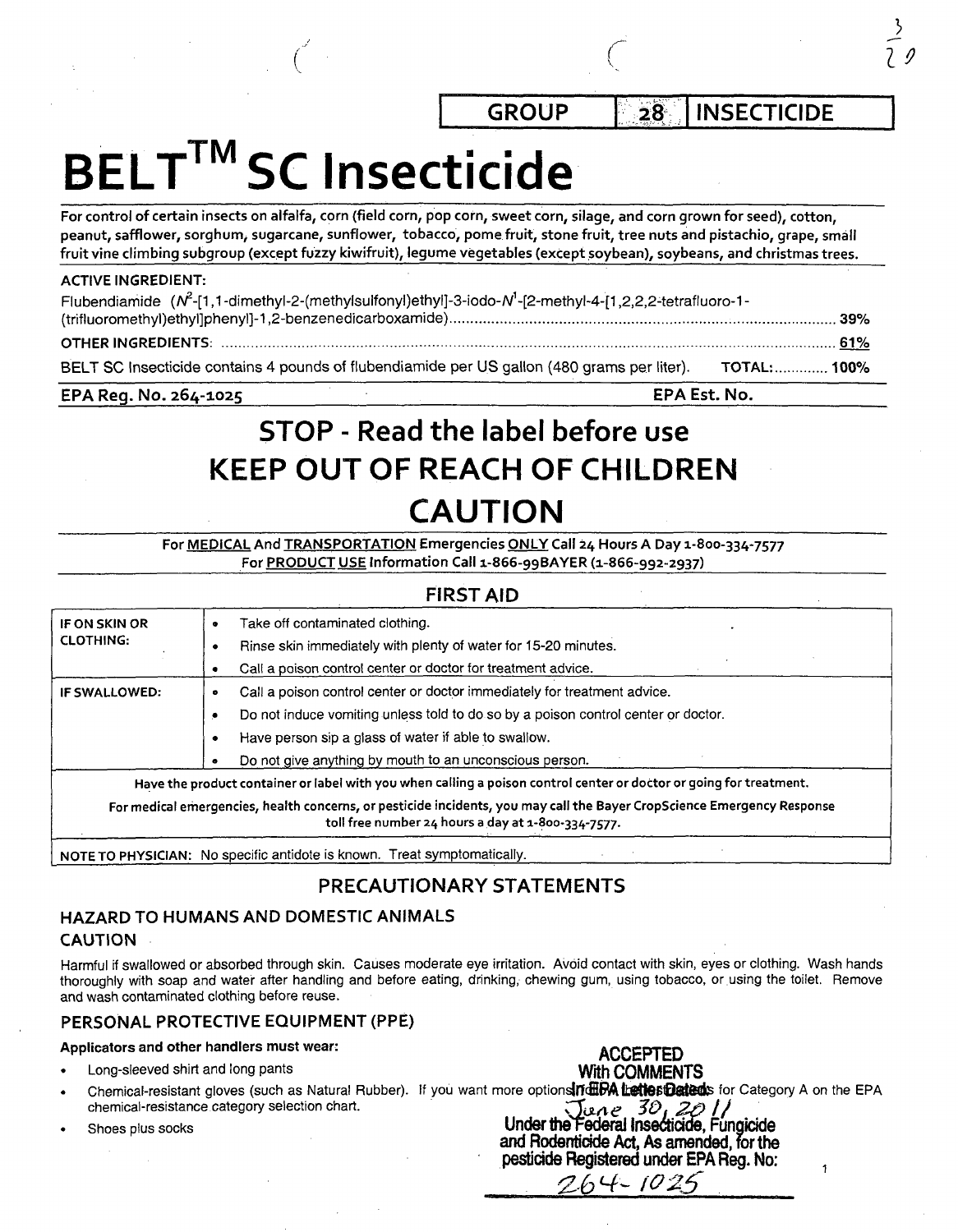Follow manufacturer's instructions for cleaning/maintaining PPE. If no such instructions for washables, use detergent and hot water. Keep and wash PPE separately from other laundry. Discard clothing and other absorbent materials that have been drenched or heavily contaminated with this product's concentrate. Do not reuse them.

#### ENGINEERING CONTROLS STATEMENT

When handlers use closed systems or enclosed cabs in a manner that meets the requirements listed in the Worker Protection Standard (WPS) for agricultural pesticides [40 CFR 170.240 (d)(4-6)], the handler PPE requirements may be reduced or modified as specified in the WPS.

#### USER SAFETY RECOMMENDATIONS

#### Users should:

- Wash hands thoroughly before eating, drinking, chewing gum, using tobacco or using the toilet.
- Remove clothing/PPE immediately if pesticide gets inside. Then wash thoroughly and put on clean clothing.
- Remove Personal Protective Equipment immediately after handling this product. Wash the outside of gloves before removing. As soon as possible, wash thoroughly and change into clean clothing.

#### ENVIRONMENTAL HAZARDS

This pesticide is toxic to aquatic invertebrates. For terrestrial uses: Do not apply directly to water, or to areas where surface water is present or to intertidal areas below the mean high water mark. Do not contaminate water when disposing of equipment washwater or rinsate.

#### Ground Water Advisory

Flubendiamide and its degradate NNI-0001-des-iodo have properties and characteristics associated with chemicals detected in ground water. This chemical may leach into ground water if used in areas where soils are permeable, particularly where the water table is shallow.

#### Surface Water Advisory

Flubendiamide and its degradate NNI-0001-des-iodo may also impact surface water quality due to runoff of rain water. This is especially true for poorly draining soils and soils with shallow ground water. These chemicals are classified as having a medium potential for reaching both surface water and aquatic sediment via runoff several months or more after application. A well maintained vegetative buffer strip between areas to which this product is applied and surface water features such as ponds, streams and springs, as required under the Directions for Use, will reduce the potential for loading of flubendiamide and its degradate NNI-0001-des-iodo from run-off and sediment. Runoff of this product will be reduced by avoiding applications when rainfall is forecasted to occur within 48 hours.

#### DIRECTIONS FOR USE

It is a violation of Federal law to use this product in a manner inconsistent with its labeling. Read entire label before using this product.

#### USE RESTRICTIONS

- Do not apply this product in a way that will contact workers or other persons, either directly or through drift. Only protected handlers may be in the treated area during application.
- For any requirements specific to your State or Tribe, consult the agency responsible for pesticide regulation.
- The following use restrictions are required to permit use of BELT™ SC Insecticide in the State of New York:
	- Not for sale, use, and distribution in Nassau and Suffolk Counties of New York State.
	- Aerial application of this product is prohibited in New York State.
	- This product cannot be applied within 100 ft of a water body (i.e., lake, pond, river, stream, wetland, or drainage ditch).

#### BUFFER ZONES

#### Vegetative Buffer Strip

Construct and maintain a minimum 15-foot wide vegetative filter strip of grass or other permanent vegetation between field edge and down gradient aquatic habitat (such as, but not limited to, lakes; reservoirs; rivers; permanent streams; marshes or natural ponds; estuaries; and commercial fish farm ponds).

Only apply products containing flubendiamide onto fields where a maintained vegetative buffer strip of at least 15 feet exists between the field edge and down gradient aquatic habitat.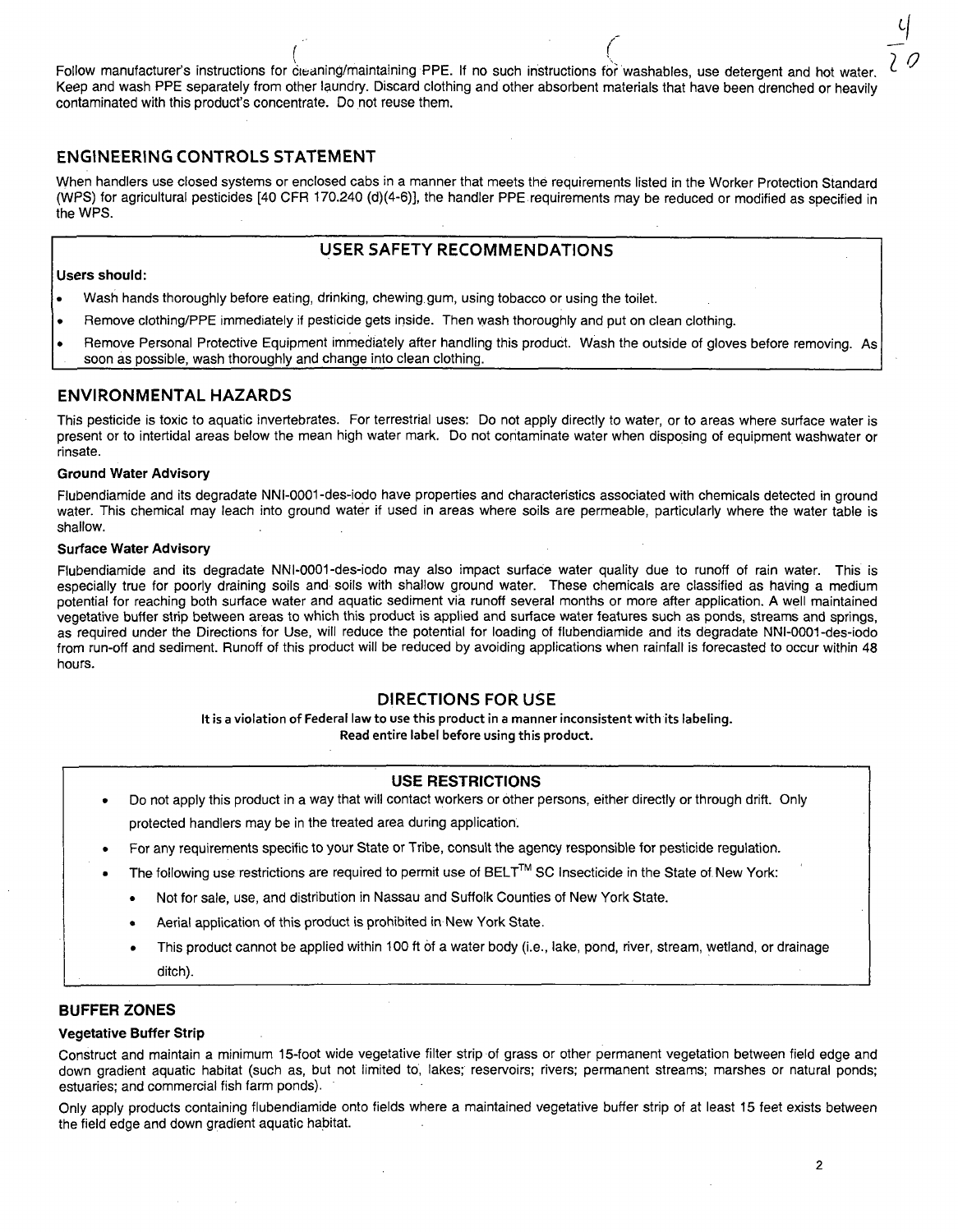For guidance, refer to the following publication for information on constructing and maintaining effective buffers: Conservation Buffers to Reduce Pesticide Losses. Natural Resources Conservation Services. USDA, 2000. Fort Worth, Texas. 21 pp. http://www.in.nrcs.usda.gov/technical/aaronomy/newconbuf.pdf.

## AGRICULTURAL USE REQUIREMENTS

Use this product only in accordance with its labeling and with the Worker Protection Standard, 40 CFR part 170. This standard contains requirements for the protection of agricultural workers on farms, forests, nurseries, and greenhouses, and handlers of agricultural pesticides. It contains requirements for training, decontamination, notification and emergency assistance. It also contains specific instructions and exceptions pertaining to the statements on this label about personal protective equipment (PPE) and restricted entry intervals. The requirements in this box only apply to uses of this product that are covered by the Worker Protection Standard.

Do not enter or allow worker entry into treated areas during the restricted entry interval (REI) of 12 hours following application.

PPE required for early entry to treated areas that is permitted under the Worker Protection Standard and that involves contact with anything that has been treated such as plants, soil or water, is: coveralls, chemical-resistant gloves such as barrier laminate, butyl rubber, nitrile rubber, or viton, and shoes plus socks.

#### GENERAL INFORMATION

BELT SC Insecticide is a Suspension Concentrate formulation. The active ingredient contained in BELT SC Insecticide is active by insect larval ingestion leading to a rapid cessation of feeding followed by death of the insect. Application should be timed to coincide with early threshold level in a developing larval population. Thorough coverage of all plant parts is required for optimum performance.

Use in enclosed structures, such as greenhouses or planthouses, is not permitted unless specified otherwise by state-specific supplemental labeling.

#### INSECT RESISTANCE STATEMENT

BELT SC Insecticide contains an active ingredient with a mode of action classified as a Group 28 insecticide - ryanodine receptor modulators. Studies to determine cross-resistance of Group 28 insecticides with other chemical classes have demonstrated no crossresistance. However, repeated use of any crop protection product may increase the development of resistant strains of insects. Rotation to another product with a different mode of action is recommended. Contact your local extension specialist, certified crop advisor and/or Bayer CropScience representative for additional resistance management or IPM recommendations. Also, for more information on Insect Resistance Management (IRM), visit the Insecticide Resistance Action Committee (IRAC) on the web at http://www.irac-online.org.

#### APPLICATION GUIDELINES

For all insects, timing of application should be based on careful scouting and local thresholds.

#### Foliar Spray Applications

Ground applications: A minimum of 10.0 gallons of diluted product/A.

Aerial applications: A minimum of 2.0 gallons of diluted product/A. Aerial applications made to dense canopies may not provide sufficient coverage of lower leaves to provide acceptable pest control. Under these conditions, the higher rate of BELT SC Insecticide specified in the crop/pest specific tables within the Directions for Use section of this label may be necessary for optimum pest control.

Chemigation applications (see use in Chemigation Systems directions below) should be made as concentrated as possible. For best results apply at 100% input/travel speed, for center pivots or 0.10 inch (2,716 gallons) up to 0.15 inch (4,073 gallons) of water/A, for other systems. Higher labeled rates of BELT SC Insecticide may be necessary for Chemigation applications.

#### CHEMIGATION SYSTEMS

BELT SC Insecticide may be applied through irrigation systems only on those crops listed under Recommended Applications where application through irrigation systems is recommended.

Types of Irrigation Systems: Apply BELT SC Insecticide only through sprinkler, including center pivot, lateral move, side roll, or overhead solid set irrigation systems. Do not apply BELT SC Insecticide through any other type of irrigation system.

#### GENERAL DIRECTIONS FOR ALL RECOMMENDED TYPES OF IRRIGATION SYSTEMS

Uniform Water Distribution and System Calibration: The irrigation system must provide uniform distribution of treated water. Crop injury, lack of effectiveness, or illegal pesticide residues in the crop can result from non-uniform distribution of treated water. The system must be calibrated to uniformly apply the rates specified. If you have questions about calibration, you should contact State Extension Service specialists, equipment manufacturers or other experts.

Chemigation Monitoring: A person knowledgeable of the Chemigation system and responsible for its operation, or under the supervision of the responsible person, shall shut the system down and make necessary adjustments should the need arise.

Drift: Do not apply when wind speed favors drift beyond the area intended for treatment.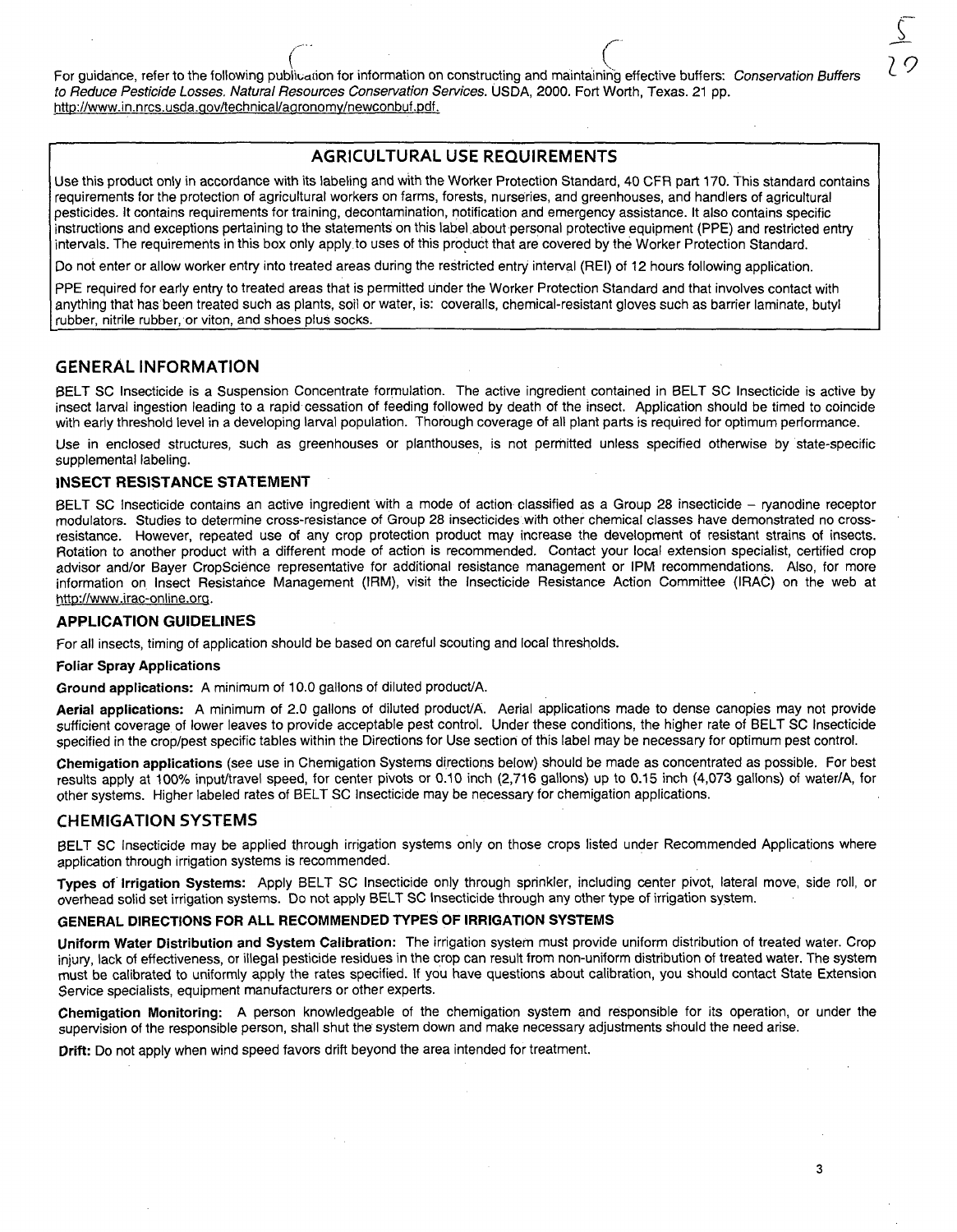Required System Safety Devices: The system must contain a functional check valve, vacuum relief valve, and low-pressure drain appropriately located on the irrigation pipeline to prevent water source contamination from backflow. The pesticide injection pipeline must contain a functional, automatic, quick-closing check valve to prevent the flow of fluid back toward the injection pump. The pesticide injection pipeline must also contain a functional, normally closed, solenoid-operated valve located on the intake side of the injection pump and connected to the system interlock to prevent fluid from being withdrawn from the supply tank when the irrigation system is either automatically or manually shut down. The system must contain functional interlocking controls to automatically shut off the pesticide injection pump when the water pump motor stops. The irrigation line or water pump must include a functional pressure switch that will stop the water pump motor when the water pressure decreases to the point where pesticide distribution is adversely affected. Systems must use a metering pump; such as a positive displacement injection pump (e.g., diaphragm pump) effectively designed and constructed of materials that are compatible with pesticides and capable of being fitted with a system interlock.

Using Water from Public Water Systems: Public water system means a system for the provision to the public of piped water for human consumption if such system has at least 15 service connections or regularly serves an average of at least 25 individuals daily at least 60 days out of the year. Chemigation systems connected to public water systems must contain a functional, reduced-pressure zone (RPZ), back flow preventer or the functional equivalent in the water supply line upstream from the point of pesticide introduction. As an option to the RPZ, the water from the public water system should be discharged into a reservoir tank prior to pesticide introduction. There shall be a complete physical break (air gap) between the flow outlet end of the fill pipe and the top or overflow rim of the reservoir tank of at least twice the inside diameter of the fill pipe. The pesticide injection pipeline must contain a functional, automatic, quick-closing check valve to prevent the flow of fluid back toward the injection. The pesticide injection pipeline must contain a functional, normally closed, solenoid-operated valve located on the intake side of the injection pump and connected to the system interlock to prevent fluid from being withdrawn from the supply tank when the irrigation system is either automatically or manually shut down. The system must contain functional interlocking controls to automatically shut off the pesticide injection pump when the water pump motor stops, or in cases where there is no water pump, when the water pressure decreases to the point where pesticide distribution is adversely affected. Systems must use a metering pump, such as a positive displacement injection pump (e.g., diaphragm pump) effectively designed and constructed of materials that are compatible with pesticides and capable of being fitted with a system interlock.

Cleaning the Chemical Injection System: In order to accurately apply pesticides, the chemical injection system must be kept clean; free of chemical or fertilizer residues and sediments. Refer to your owner's manual or ask your equipment supplier for the cleaning procedure for your injection system.

Flushing the Irrigation System: At the end of the application period, allow time for all lines to flush the pesticide through all nozzles before turning off irrigation water. To ensure the lines are flushed and free of pesticides, a dye indicator may be injected into the lines to mark the end of the application period.

Equipment Area Contamination Prevention: It is recommended that nozzles in the immediate area of control panels, chemical supply tanks, pumps and system safety devices be plugged to prevent chemical contamination of these areas.

Center-Pivot and Automatic-Move Linear Systems: Inject the specified dosage per acre continuously for one complete revolution (center pivot) or move of the system. The system should be run at maximum speed. It is recommended that nozzles in the immediate area of control panels, chemical supply tanks, pumps and system safety devices be plugged to prevent chemical contamination of these areas. The use of END GUNS is NOT RECOMMENDED. End guns that provide uneven distribution of treated water can result in lack of effectiveness or illegal pesticide residues in or on the crop.

Solid Set and Manually Controlled Linear Systems: Injection should be during the last 30 to 60 minutes of regular irrigation period or as a separate 30 to 60 minute application not associated with a regular irrigation. Adjust end guns to keep treated water on the treated area in a uniform manner.

#### SPRAY DRIFT REDUCTION MANAGEMENT

Do not apply when wind speed favors drift beyond the area intended for treatment. The interaction of many equipment and weather related factors determine the potential for spray drift. The applicator is responsible for considering all. of these factors when making application decisions. Avoiding spray drift is the responsibility of the applicator.

#### Importance of Droplet Size:

An important factor influencing drift is droplet size. Small droplets (<150 - 200 microns) drift to a greater extent than large droplets. Within typical equipment specifications, applications should be made to deliver the largest droplet spectrum that provides sufficient control and coverage. Use only Medium or coarser spray nozzles (for ground and non-ULV aerial application) according to ASAE (S572) definition for standard nozzles. In conditions of low humidity and high temperatures, applicators should use a coarser droplet size.

#### Ground Applications:

Wind speed must be measured adjacent to the application site on the upwind side, immediately prior to application. For ground boom applications, apply using a nozzle height of no more than 4 feet above the ground or crop canopy. For airblast applications, turn off outward pointing nozzles at row ends and when spraying the outer two (2) rows. To minimize spray loss over the top in orchard applications, spray must be directed into the canopy.

10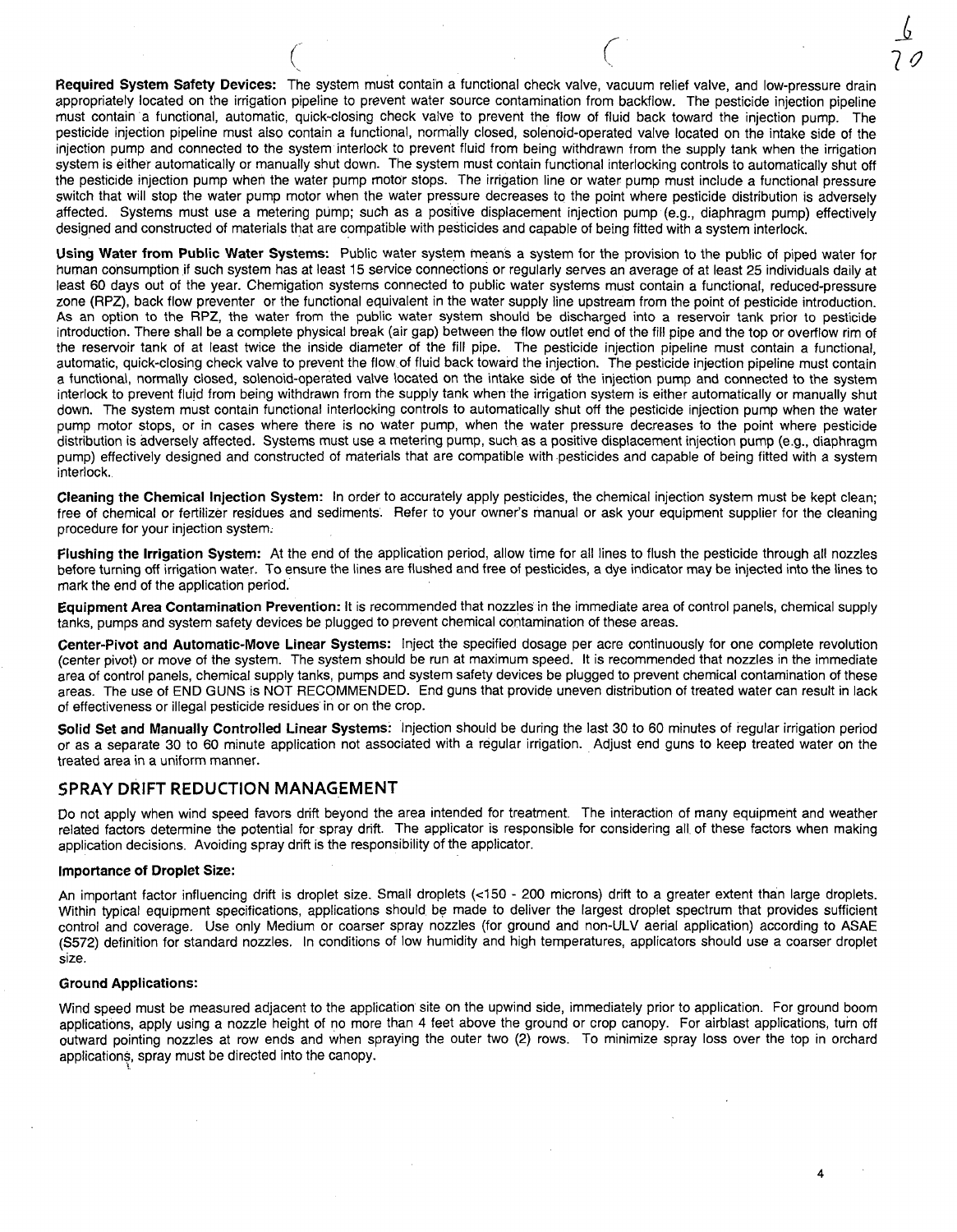#### Aerial Applications:

The spray boom should be mounted on the aircraft so as to minimize drift caused by wing tip vortices. The minimum practical boom length should be used, and must not exceed 75% of the wing span or 80% rotor diameter. Flight speed and nozzle orientation must be considered in determining droplet size. Spray must be released at the lowest height consistent with pest control and flight safety. Do not release spray at a height greater than 10 feet above the crop canopy unless a greater height is required for aircraft safety. When applications are made with a cross-wind, the swath will be displaced downwind. The applicator must compensate for this displacement at the downwind edge of the application area by adjusting the path of the aircraft upwind. Making applications at the lowest height that is safe reduces the exposure of the droplets to evaporation and wind.

#### Wind Speed Restrictions:

Drift potential increases at wind velocities of less than 3 mph (due to inversion potential) or more than 10 mph. However, many factors, including droplet size, canopy and equipment specifications determine drift potential at any given wind speed. Only apply this product if the wind direction favors on-target deposition. Do not apply when wind velocity exceeds 15 mph and avoid gusty and windless conditions. Risk of exposure to sensitive aquatic areas can be reduced by avoiding applications when wind direction is toward the aquatic area.

#### Restrictions During Temperature Inversions:

Do not make ground applications during temperature inversions. Drift potential is high during temperature inversions. Temperature inversions restrict vertical air mixing, which causes small suspended droplets to remain close to the ground and move laterally in a concentrated cloud. Temperature inversions are characterized by stable air and increasing temperatures with altitude and are common on nights with limited cloud cover and light to no wind. They begin to form as the sun sets and often continue into the morning. Their presence can be indicated by mist or ground fog; however, if fog is not present, inversions can also be identified by the movement of smoke from a ground source. Smoke that layers and moves laterally near the ground surface in a concentrated cloud (under low wind conditions) indicates an inversion, while smoke that moves upward and rapidly dissipates indicates good vertical mixing.

#### MIXING INSTRUCTIONS

#### **COMPATIBILITY**

BELT SC Insecticide is physically and biologically compatible with many registered pesticides and fertilizers or micronutrients. When considering mixing BELT SC Insecticide with other pesticides, or other additives, first contact your supplier for advice. For further information, contact your local Bayer Representative. If you have no experience with the combination you are considering, you should conduct a test to determine physical compatibility. To determine physical compatibility, add the recommended proportions of each chemical with the same proportion of water, as will be present in the chemical supply tank, into a suitable container, mix thoroughly and allow to stand for five minutes. If the combination remains mixed, or can be readily re-mixed, the mixture is considered physically compatible.

#### ORDER-OF-MIXING

BELT SC Insecticide may be used with other recommended pesticides, fertilizers and micronutrients. The proper mixing procedure for BELT SC Insecticide alone or in tank mix combinations with other pesticides is:

- 1) Fill the spray tank 1/4 to 1/3 full with clean water;
- 2) While recirculating and with the agitator running, add any products in PVA bags (See Note). Allow time for thorough mixing;
- 3) Continue to fill spray tank with water until 1/2 full;
- 4) Add any other wettable powder (WP) or water dispersible granule (WG) products;
- 5) Add the required amount of BELT SC Insecticide, and any other "flowable" (FL or SC) type products;
- 6) Allow enough time for thorough mixing of each product added to tank;
- 7) If applicable, add any remaining tank mix components: emulsifiable concentrates (EC), fertilizers and micronutrients.
- 8) Fill spray tank to desired level and maintain constant agitation to ensure uniformity of spray mixture.

NOTE: Do not use PVA packets in a tank mix with products that contain boron or release free chlorine. The resultant reaction of PVA and boron or free chlorine is a plastic that is not soluble in water or solvents.

#### ROTATIONAL CROP STATEMENT

Treated areas may be replanted with any crop specified on this label as soon as practical following the last application.

#### ROTATIONAL PLANT-BACK INTERVALS<sup>1</sup>

Immediate plant-back: Alfalfa, Brassica (Cole) Leafy Vegetables, Corn (Field, Pop, and Sweet), Cotton, Cucurbit Vegetables, Fruiting Vegetables, Globe Artichoke, Leafy Vegetables (except Brassica), Legume Vegetables, Okra, Peanut, Safflower, Soybeans, Strawberries, Sorghum, Sunflower, Sugarcane, Tobacco, Turnip Greens.

30-Day plant-back: Barley, Buckwheat, Clover, Grasses, Millet (pearl), Millet (proso), Oats, Rice, Root Crops (Root, Tuber, and Bulb Vegetables), Rye, Teosinte, Triticale, Wheat

#### 9-Month plant-back: All other crops

' Cover Crops for soil building or erosion control may be planted at any time, but do not graze or harvest for food or feed.

 $\sim$  $7\sigma$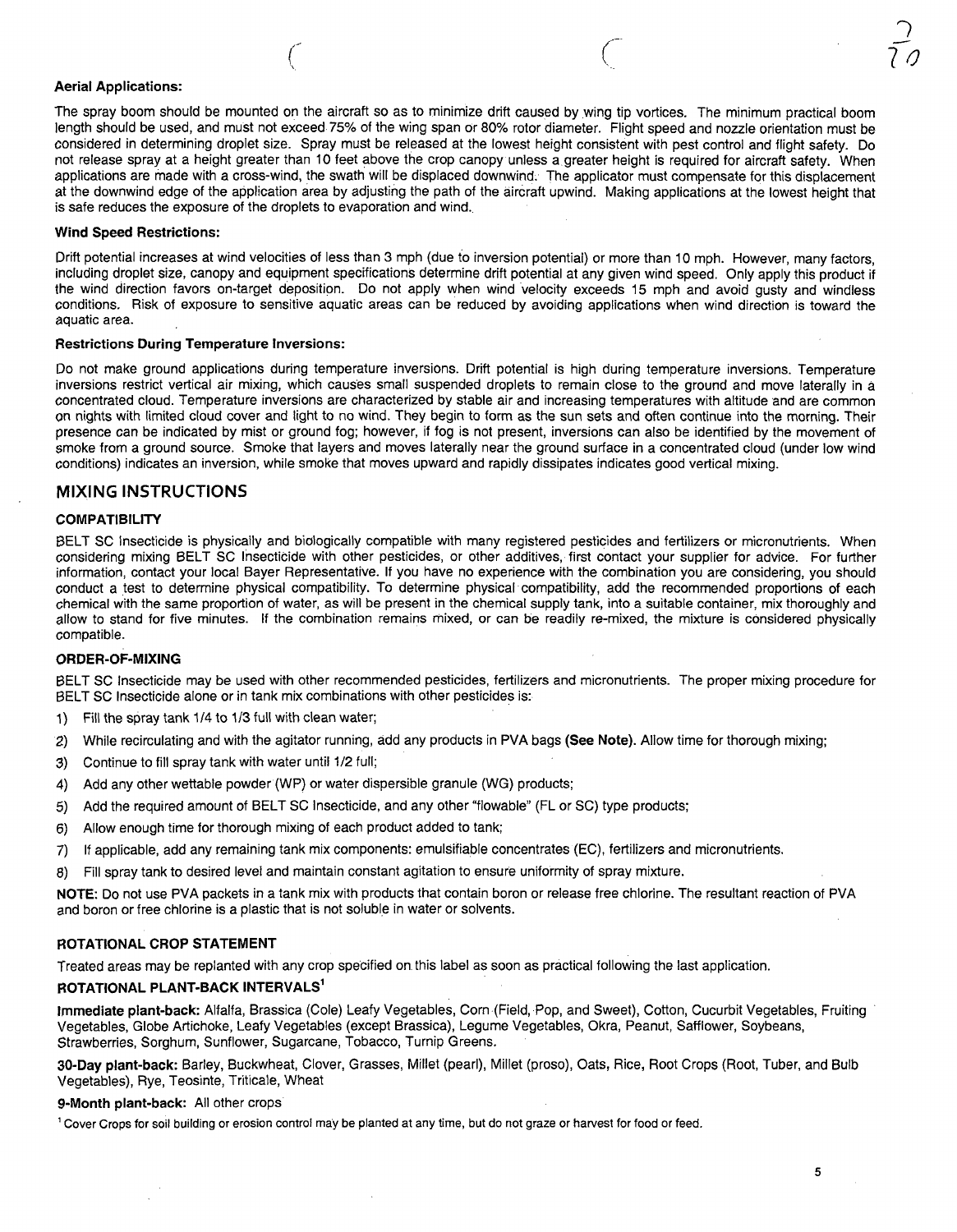## FIELD CROPS

Recommended Applications: Apply specified dosage of BELT SC Insecticide as needed for control. For best results, treatment should be made when insect populations begin to build and before a damaging population becomes established. Rate selected for use should depend on stage of pest development at application, pest infestation level, plant size and density of plant foliage. Thorough coverage of plant foliage is recommended for optimum product performance. BELT SC Insecticide may be applied by air, ground equipment or through overhead irrigation systems as designated in the CHEMIGATION SYSTEMS statement in the Application Guidelines section of this label. Please contact your local Bayer CropScience representative or Pest Control Advisor for specific recommendations by crop.

#### ALFALFA

| PESTS CONTROLLED                                                                                       | <b>RATE PER APPLICATION</b> |
|--------------------------------------------------------------------------------------------------------|-----------------------------|
|                                                                                                        | fluid ounces/Acre           |
| Alfalfa caterpillar                                                                                    | $2.0 - 4.0$                 |
| Armyworm                                                                                               |                             |
| Army cutworm                                                                                           |                             |
| Alfalfa looper                                                                                         |                             |
| Alfalfa webworm                                                                                        |                             |
| Beet armyworm                                                                                          |                             |
| Corn earworm                                                                                           |                             |
| Cutworms                                                                                               |                             |
| Fall armyworm                                                                                          |                             |
| Green cloverworm                                                                                       |                             |
| Loopers                                                                                                |                             |
| Velvetbean caterpillar                                                                                 |                             |
| Yellowstriped armyworm                                                                                 |                             |
| <b>Notes and Use Restrictions</b>                                                                      |                             |
| Do not enter or allow entry into treated areas during the restricted entry interval (REI) of 12 hours. |                             |
| Pre-harvest Interval (PHI): Forage and hay - 0 days.                                                   |                             |
| Retreatment Interval - 21 days.                                                                        |                             |
| Do not apply more than 4.0 fi oz per acre (0.125 lb ai/A) per cutting.                                 |                             |
| Do not apply more than 12.0 fl oz per acre (0.375 lb ai/A) per year.                                   |                             |
| Minimum application volume: 10.0 GPA - ground; 2.0 GPA - aerial application                            |                             |
| See CHEMIGATION statement in Application Guidelines section of this label.                             |                             |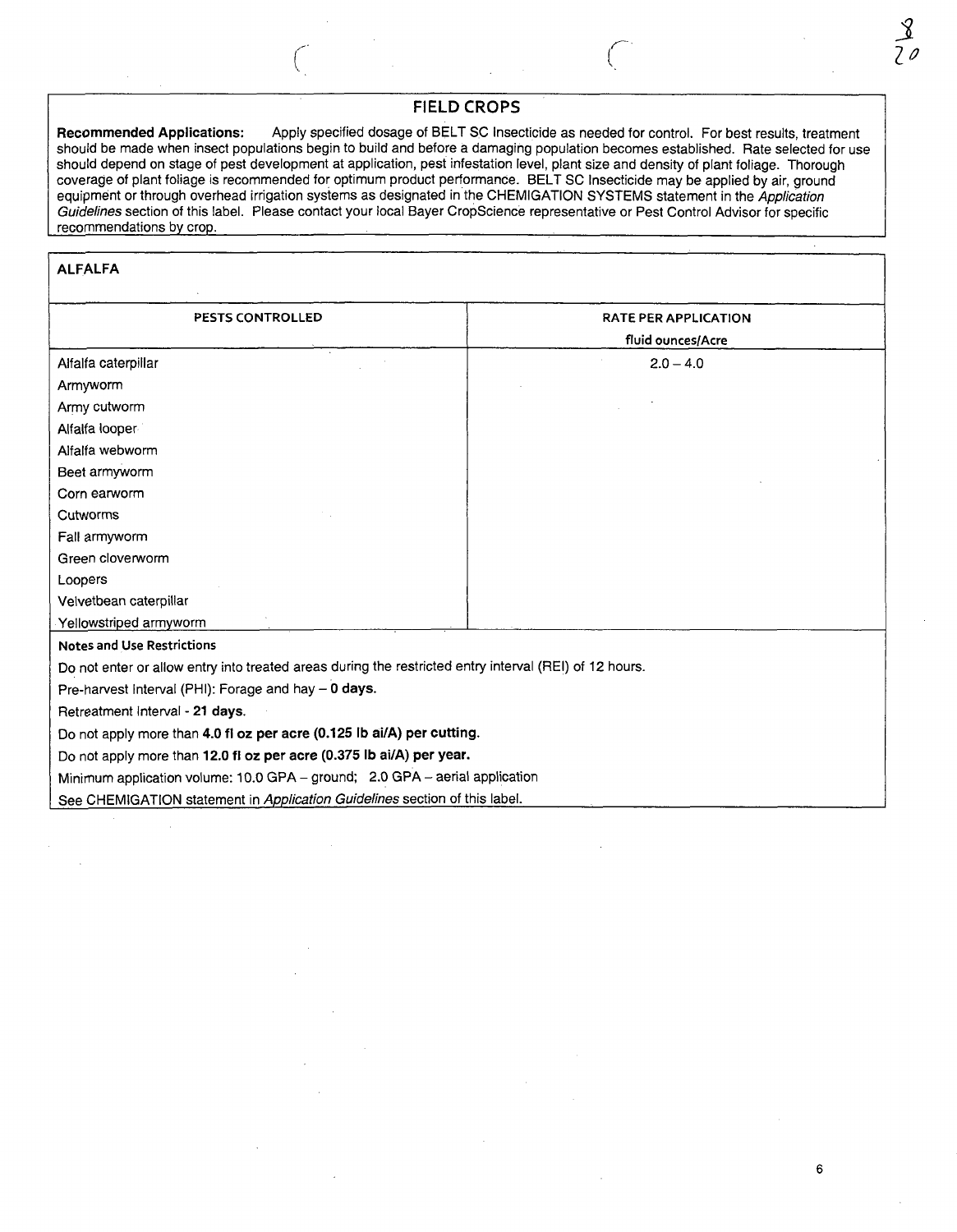|                                   | CORN (FIELD CORN, POP CORN, SWEET CORN, and CORN GROWN FOR SEED)                                            |                             |
|-----------------------------------|-------------------------------------------------------------------------------------------------------------|-----------------------------|
| PESTS CONTROLLED                  |                                                                                                             | <b>RATE PER APPLICATION</b> |
|                                   |                                                                                                             | fluid oz/Acre               |
| Armyworm                          |                                                                                                             | $1.0 - 3.0$                 |
| Army cutworm                      |                                                                                                             |                             |
| Beet armyworm                     |                                                                                                             |                             |
| <b>Black cutworm</b>              |                                                                                                             |                             |
| Common stalk borer                |                                                                                                             |                             |
| Corn earworm                      |                                                                                                             |                             |
| European corn borer               |                                                                                                             |                             |
| Fall armyworm                     |                                                                                                             |                             |
| Green cloverworm                  |                                                                                                             |                             |
| Southern armyworm                 |                                                                                                             |                             |
| Southwestern corn borer           |                                                                                                             |                             |
| Western bean cutworm              |                                                                                                             |                             |
| Yellowstriped armyworm            |                                                                                                             |                             |
| <b>Notes and Use Restrictions</b> |                                                                                                             |                             |
|                                   | Do not enter or allow entry into treated areas during the restricted entry interval (REI) of 12 hours.      |                             |
|                                   | Pre-harvest Interval (PHI): Green forage and silage - 1 day; Sweet corn - 1 day; Grain or stover - 28 days. |                             |
|                                   | Do not apply more than 3.0 fl oz per acre (0.094 lb ai/A) per 3-day interval.                               |                             |
|                                   | Do not apply more than 12.0 fl oz per acre (0.375 lb ai/A) per crop season.                                 |                             |
|                                   | Do not apply more than 4 times per crop season.                                                             |                             |
|                                   | Minimum application volume: 10.0 GPA - ground; 2.0 GPA - aerial applications.                               |                             |
|                                   | See CHEMIGATION statement in Application Guidelines section of this label.                                  |                             |

 $\label{eq:2.1} \frac{1}{2} \sum_{i=1}^n \frac{1}{2} \sum_{j=1}^n \frac{1}{2} \sum_{j=1}^n \frac{1}{2} \sum_{j=1}^n \frac{1}{2} \sum_{j=1}^n \frac{1}{2} \sum_{j=1}^n \frac{1}{2} \sum_{j=1}^n \frac{1}{2} \sum_{j=1}^n \frac{1}{2} \sum_{j=1}^n \frac{1}{2} \sum_{j=1}^n \frac{1}{2} \sum_{j=1}^n \frac{1}{2} \sum_{j=1}^n \frac{1}{2} \sum_{j=1}^n \frac{$ 

 $\label{eq:2.1} \frac{1}{\sqrt{2\pi}}\frac{1}{\sqrt{2\pi}}\int_{0}^{\infty}\frac{1}{\sqrt{2\pi}}\frac{1}{\sqrt{2\pi}}\int_{0}^{\infty}\frac{1}{\sqrt{2\pi}}\frac{1}{\sqrt{2\pi}}\frac{1}{\sqrt{2\pi}}\frac{1}{\sqrt{2\pi}}\frac{1}{\sqrt{2\pi}}\frac{1}{\sqrt{2\pi}}\frac{1}{\sqrt{2\pi}}\frac{1}{\sqrt{2\pi}}\frac{1}{\sqrt{2\pi}}\frac{1}{\sqrt{2\pi}}\frac{1}{\sqrt{2\pi}}\frac{1}{\sqrt{2\pi}}\$ 

 $\label{eq:2.1} \frac{1}{\sqrt{2}}\int_{\mathbb{R}^3}\frac{1}{\sqrt{2}}\left(\frac{1}{\sqrt{2}}\right)^2\frac{1}{\sqrt{2}}\left(\frac{1}{\sqrt{2}}\right)^2\frac{1}{\sqrt{2}}\left(\frac{1}{\sqrt{2}}\right)^2\frac{1}{\sqrt{2}}\left(\frac{1}{\sqrt{2}}\right)^2.$ 

 $\label{eq:2.1} \mathcal{L}_{\mathcal{A}}(\mathcal{A}) = \mathcal{L}_{\mathcal{A}}(\mathcal{A}) \mathcal{L}_{\mathcal{A}}(\mathcal{A})$ 

 $\frac{9}{10}$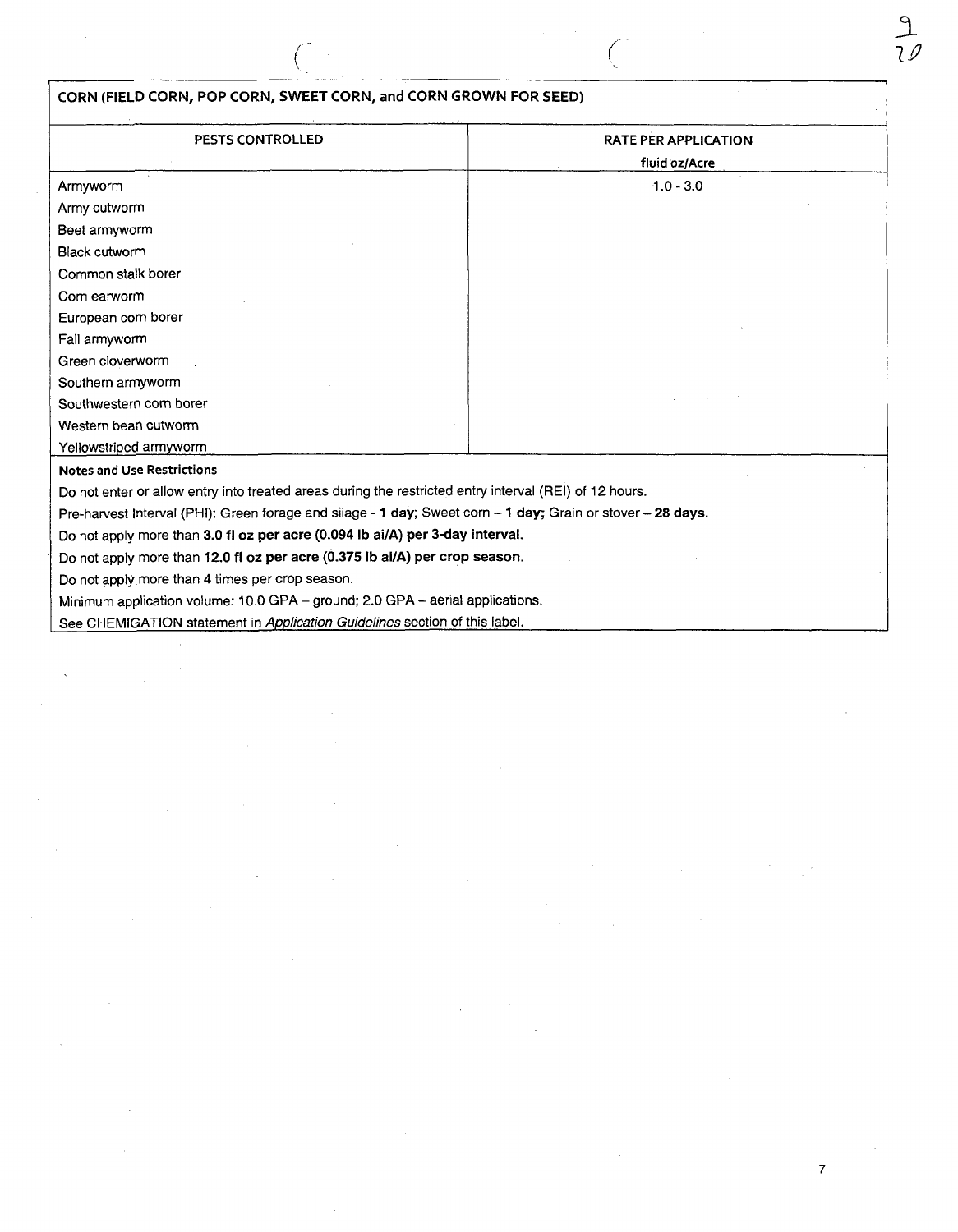| COTTON                                                                                                                                      |                                              |
|---------------------------------------------------------------------------------------------------------------------------------------------|----------------------------------------------|
| PESTS CONTROLLED                                                                                                                            | <b>RATE PER APPLICATION</b><br>fluid oz/Acre |
| Beet armyworm                                                                                                                               |                                              |
| Cabbage looper<br>Cotton bollworm                                                                                                           | $1.0 - 3.0$                                  |
| Cotton leafworm                                                                                                                             |                                              |
| Cotton leaf perforator<br>Cutworm species                                                                                                   |                                              |
| European corn borer<br>Fall armyworm                                                                                                        |                                              |
| Omnivorous leafroller<br>Saltmarsh caterpillar                                                                                              |                                              |
| Soybean looper<br>Tobacco budworm                                                                                                           |                                              |
| Yellowstriped armyworm                                                                                                                      |                                              |
| <b>Notes and Use Restrictions</b><br>Do not enter or allow entry into treated areas during the restricted entry interval (REI) of 12 hours. |                                              |
| Pre-harvest Interval (PHI): 28 days.                                                                                                        |                                              |
| Do not apply more than 3.0 fl oz per acre (0.094 lb ai/A) per 5-day interval.                                                               |                                              |
| Do not apply more than 9.0 fl oz per acre (0.282 lb ai/A) per crop season.<br>Do not apply more than 3 times per crop season.               |                                              |
| Minimum application volume: 10.0 GPA - ground; 2.0 GPA - aerial applications.                                                               |                                              |
| See CHEMIGATION statement in Application Guidelines section of this label.                                                                  |                                              |

| <b>PEANUT</b>                                                                                          |                             |  |
|--------------------------------------------------------------------------------------------------------|-----------------------------|--|
| PESTS CONTROLLED                                                                                       | <b>RATE PER APPLICATION</b> |  |
|                                                                                                        | fluid ounces/Acre           |  |
| Armyworm                                                                                               | $2.0 - 4.0$                 |  |
| Beet armyworm                                                                                          |                             |  |
| Corn earworm                                                                                           |                             |  |
| Cutworms                                                                                               |                             |  |
| Green cloverworm                                                                                       |                             |  |
| Fall armyworm                                                                                          |                             |  |
| Loopers :                                                                                              |                             |  |
| Rednecked peanutworm                                                                                   |                             |  |
| Southern armyworm                                                                                      |                             |  |
| Velvetbean caterpillar                                                                                 |                             |  |
| <b>Notes and Use Restrictions</b>                                                                      |                             |  |
| Do not enter or allow entry into treated areas during the restricted entry interval (REI) of 12 hours. |                             |  |
| Pre-harvest Interval (PHI): 3 days.                                                                    |                             |  |
| Do not apply more than 4.0 fl oz per acre (0.125 lb ai/A) per 7-day interval.                          |                             |  |
| Do not apply more than 12.0 fl oz per acre (0.375 lb ai/A) per crop season.                            |                             |  |

Minimum application volume: 10.0 GPA - ground; 2.0 GPA - aerial application

See CHEMIGATION statement in Application Guidelines section of this label.

 $\overline{0}$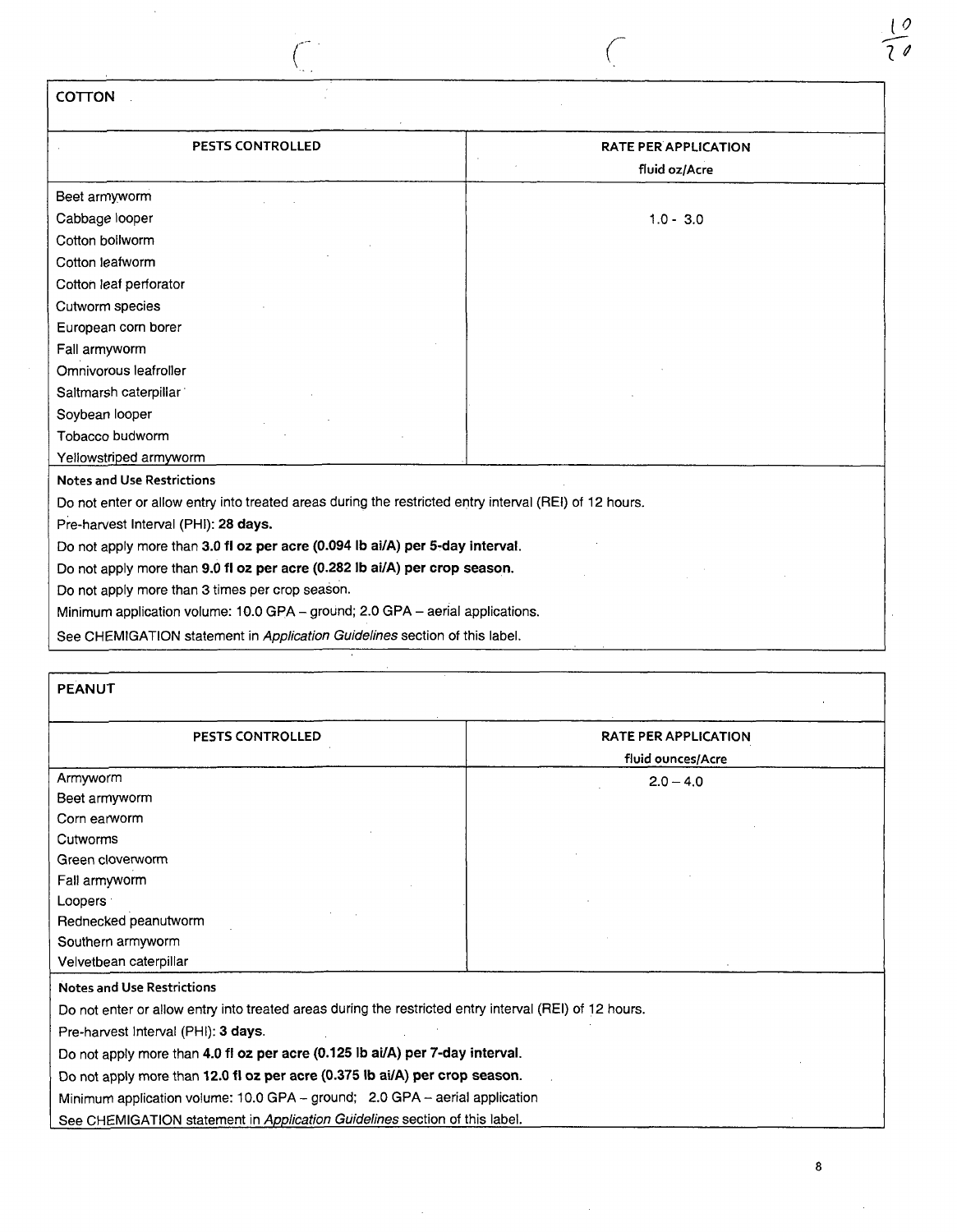## SOYBEAN

 $\bar{z}$ 

| <b>PESTS CONTROLLED</b>                                                                                | <b>RATE PER APPLICATION</b> |
|--------------------------------------------------------------------------------------------------------|-----------------------------|
|                                                                                                        | fluid oz/Acre               |
| Alfalfa caterpillar                                                                                    | $1.0 - 3.0$                 |
| Armyworm                                                                                               |                             |
| Beet armyworm                                                                                          |                             |
| Cabbage looper                                                                                         |                             |
| Corn earworm                                                                                           |                             |
| Cutworm species                                                                                        |                             |
| European corn borer                                                                                    |                             |
| Fall armyworm                                                                                          |                             |
| Green cloverworm                                                                                       |                             |
| Imported cabbageworm                                                                                   |                             |
| Leaf sketetonizer species                                                                              |                             |
| Lesser cornstalk borer                                                                                 |                             |
| Painted lady (thistle) caterpillar                                                                     |                             |
| Saltmarsh caterpillar                                                                                  |                             |
| Silverspotted skipper                                                                                  |                             |
| Southern armyworm                                                                                      |                             |
| Soybean looper                                                                                         |                             |
| Tobacco budworm                                                                                        |                             |
| Tobacco hornworm                                                                                       |                             |
| Tomato hornworm                                                                                        |                             |
| Velvetbean caterpillar                                                                                 |                             |
| Webworm species                                                                                        |                             |
| Wollybear caterpillar                                                                                  |                             |
| Yellowstriped armyworm                                                                                 |                             |
| <b>Notes and Use Restrictions</b>                                                                      |                             |
| Do not enter or allow entry into treated areas during the restricted entry interval (REI) of 12 hours. |                             |
| Pre-harvest Interval (PHI): Immature seed - 1 day; Dry seed - 14 days; Forage and hay - 3 days.        |                             |
| Do not apply more than 3.0 fl oz per acre (0.094 lb ai/A) per 5-day interval.                          |                             |
| Do not apply more than 6.0 fl oz per acre (0.188 lb ai/A) per crop season.                             |                             |
| Minimum application volume: 10.0 GPA - ground; 2.0 GPA - aerial application                            |                             |
| See CHEMIGATION statement in Application Guidelines section of this label.                             |                             |

 $\hat{\boldsymbol{\theta}}$ 

 $\vert$  $\theta$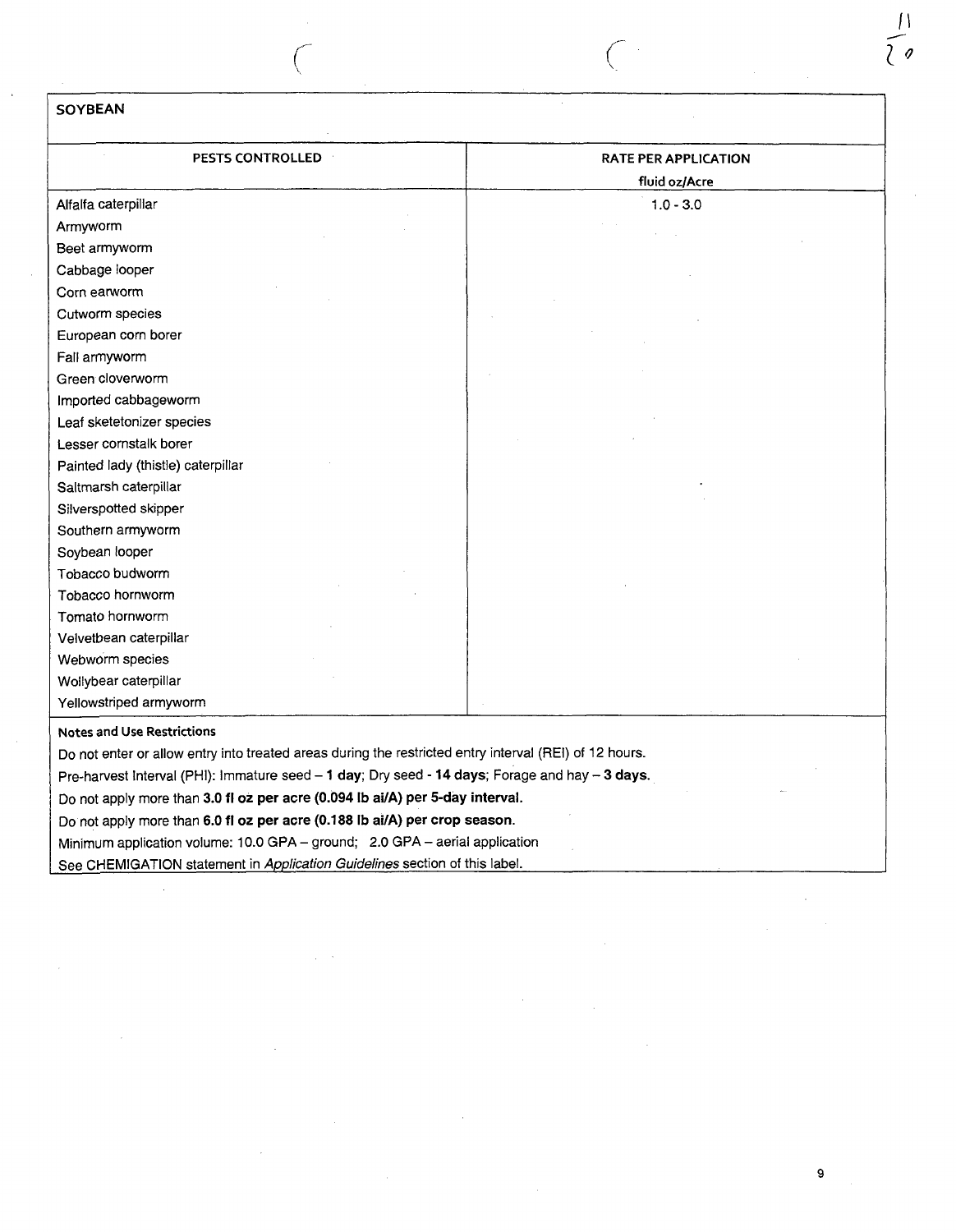| <b>SORGHUM</b>                                                                                         |                             |
|--------------------------------------------------------------------------------------------------------|-----------------------------|
| PESTS CONTROLLED                                                                                       | <b>RATE PER APPLICATION</b> |
|                                                                                                        | fluid ounces/Acre           |
| Armyworm                                                                                               | $2.0 - 4.0$                 |
| Beet armyworm                                                                                          |                             |
| Cutworms                                                                                               |                             |
| European corn borer                                                                                    |                             |
| Fall armyworm                                                                                          |                             |
| Mexican rice borer                                                                                     |                             |
| Sorghum headworm                                                                                       |                             |
| Sorghum webworm                                                                                        |                             |
| Southern armyworm                                                                                      |                             |
| Southwestern corn borer                                                                                |                             |
| Stalk borer                                                                                            |                             |
| Sugarcane borer                                                                                        |                             |
| Webworms                                                                                               |                             |
| Yellowstriped armyworm                                                                                 |                             |
| <b>Notes and Use Restrictions</b>                                                                      |                             |
| Do not enter or allow entry into treated areas during the restricted entry interval (REI) of 12 hours. |                             |
| Pre-harvest Interval (PHI): Forage - 3 days; grain and stover - 14 days.                               |                             |
| Do not apply more than 4.0 fl oz per acre (0.125 lb ai/A) per 7-day interval.                          |                             |
| Do not apply more than 12.0 fl oz per acre (0.375 lb ai/A) per crop season.                            |                             |
| Minimum application volume: 10.0 GPA - ground; 2.0 GPA - aerial application                            |                             |
| See CHEMIGATION statement in Application Guidelines section of this label.                             |                             |

 $\hat{\mathcal{A}}$ 

 $\mathcal{A}$ 

 $\bar{z}$ 

 $\hat{L}$  and  $\hat{L}$ 

| <b>SUGARCANE</b>                                                                                       |                                                  |
|--------------------------------------------------------------------------------------------------------|--------------------------------------------------|
| PESTS CONTROLLED                                                                                       | <b>RATE PER APPLICATION</b><br>fluid ounces/Acre |
| Sugarcane borer                                                                                        | $2.0 - 4.0$                                      |
| Mexican rice borer                                                                                     |                                                  |
| <b>Notes and Use Restrictions</b>                                                                      |                                                  |
| Do not enter or allow entry into treated areas during the restricted entry interval (REI) of 12 hours. |                                                  |
| Pre-harvest Interval (PHI): 14 days.                                                                   |                                                  |
| Do not apply more than 4.0 fl oz per acre (0.125 lb ai/A) per 7-day interval.                          |                                                  |
| Do not apply more than 12.0 fl oz per acre (0.375 lb ai/A) per crop season.                            |                                                  |
| Minimum application volume: 10.0 GPA - ground; 2.0 GPA - aerial application                            |                                                  |
| See CHEMIGATION statement in Application Guidelines section of this label.                             |                                                  |

 $\bar{\bar{z}}$ 

 $\label{eq:2.1} \mathcal{L}(\mathcal{L}^{\mathcal{L}}_{\mathcal{L}}(\mathcal{L}^{\mathcal{L}}_{\mathcal{L}})) = \mathcal{L}(\mathcal{L}^{\mathcal{L}}_{\mathcal{L}}(\mathcal{L}^{\mathcal{L}}_{\mathcal{L}})) = \mathcal{L}(\mathcal{L}^{\mathcal{L}}_{\mathcal{L}}(\mathcal{L}^{\mathcal{L}}_{\mathcal{L}}))$ 

 $\mathcal{L}_{\text{eff}}$ 

 $\bar{\beta}$ 

 $\mathcal{A}=\mathcal{A}$ 

 $\mathcal{L}$ 

 $\mathbf{r}$ 

 $\underline{\mathcal{L}}$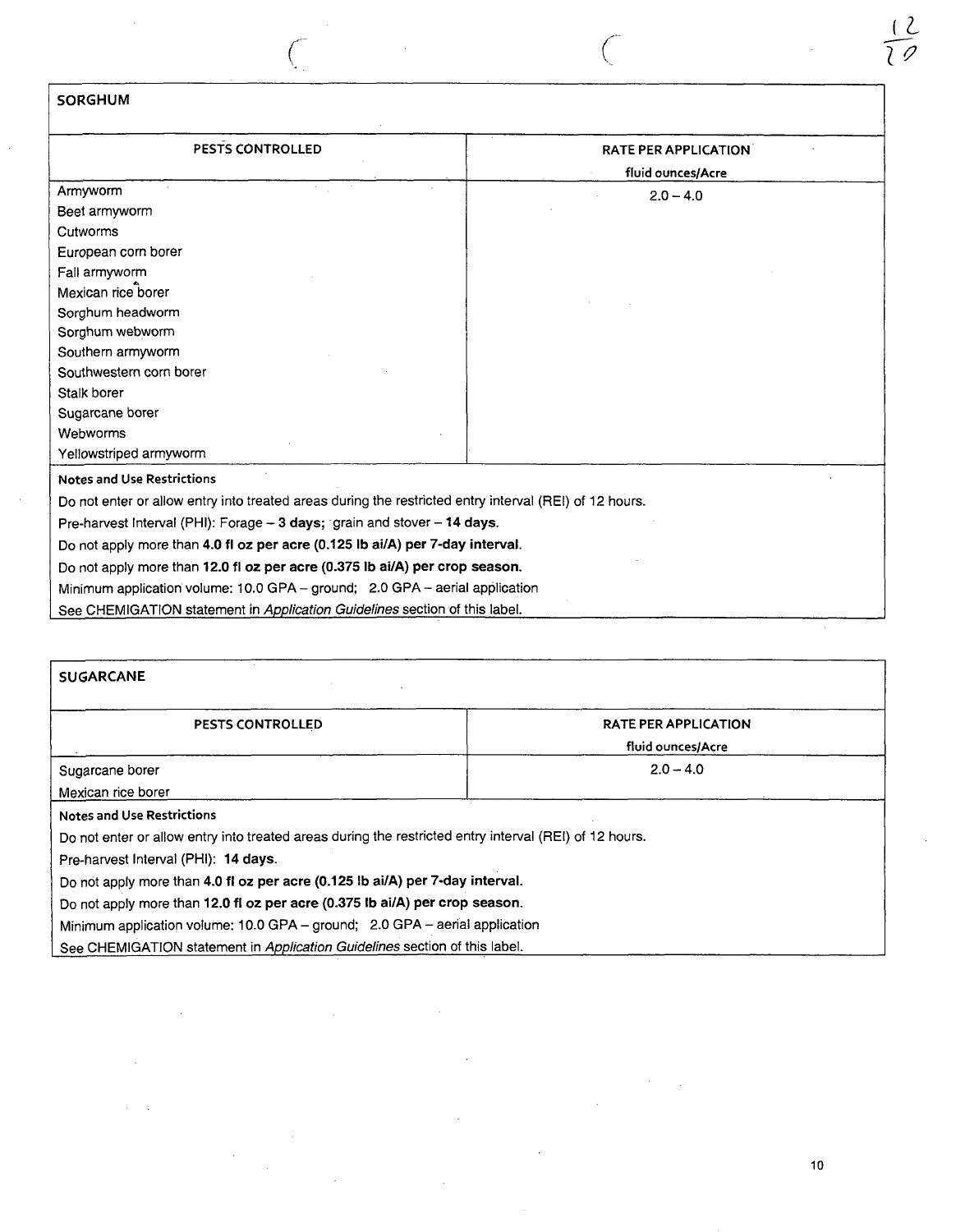| <b>SUNFLOWER and SAFFLOWER</b>                                                                                                                              |                                           |
|-------------------------------------------------------------------------------------------------------------------------------------------------------------|-------------------------------------------|
| <b>PESTS CONTROLLED</b>                                                                                                                                     | RATE PER APPLICATION<br>fluid ounces/Acre |
| Banded sunflower moth                                                                                                                                       | $2.0 - 4.0$                               |
| Cutworms                                                                                                                                                    |                                           |
| Sunflower bud moth                                                                                                                                          |                                           |
| Sunflower moth                                                                                                                                              |                                           |
| Thistle caterpillar                                                                                                                                         |                                           |
| <b>Notes and Use Restrictions</b>                                                                                                                           |                                           |
| Do not allow grazing or feed forage to livestock.<br>Do not enter or allow entry into treated areas during the restricted entry interval (REI) of 12 hours. |                                           |
| Pre-harvest Interval (PHI): 14 days.                                                                                                                        |                                           |
| Do not apply more than 4.0 fl oz per acre (0.125 lb ai/A) per 7-day interval.                                                                               |                                           |
| Do not apply more than 12.0 fl oz per acre (0.375 lb ai/A) per crop season.                                                                                 |                                           |
| Minimum application volume: 10.0 GPA - ground; 2.0 GPA - aerial application                                                                                 |                                           |
| See CHEMIGATION statement in Application Guidelines section of this label.                                                                                  |                                           |

 $\sim$ 

 $\bar{\mathcal{A}}$ 

| <b>TOBACCO</b>                                                                                         |                                              |
|--------------------------------------------------------------------------------------------------------|----------------------------------------------|
| <b>PESTS CONTROLLED</b>                                                                                | <b>RATE PER APPLICATION</b><br>fluid oz/Acre |
| Armyworm                                                                                               | $1.0 - 3.0$                                  |
| Beet armyworm                                                                                          |                                              |
| Cabbage looper                                                                                         |                                              |
| Corn earworm                                                                                           |                                              |
| Cutworm species                                                                                        |                                              |
| Fall armyworm                                                                                          |                                              |
| Saltmarsh caterpillar                                                                                  |                                              |
| Southern armyworm                                                                                      |                                              |
| Tobacco budworm                                                                                        |                                              |
| Tobacco hornworm                                                                                       |                                              |
| Tobacco splitworm                                                                                      |                                              |
| Tomato hornworm                                                                                        |                                              |
| Webworm species                                                                                        |                                              |
| Yellowstriped armyworm                                                                                 |                                              |
| <b>Notes and Use Restrictions</b>                                                                      |                                              |
| Do not enter or allow entry into treated areas during the restricted entry interval (REI) of 12 hours. |                                              |
| Pre-harvest Interval (PHI): 14 days.                                                                   |                                              |
| Do not apply more than 3.0 fl oz per acre (0.094 lb ai/A) per 5-day interval.                          |                                              |
| Do not apply more than 12.0 fl oz per acre (0.375 lb ai/A) per crop season.                            |                                              |
| Do not apply more than 4 times per crop season.                                                        |                                              |
| Minimum application volume: 10.0 GPA - ground; 2.0 GPA - aerial application                            |                                              |
| See CHEMIGATION statement in Application Guidelines section of this label.                             |                                              |

 $rac{13}{20}$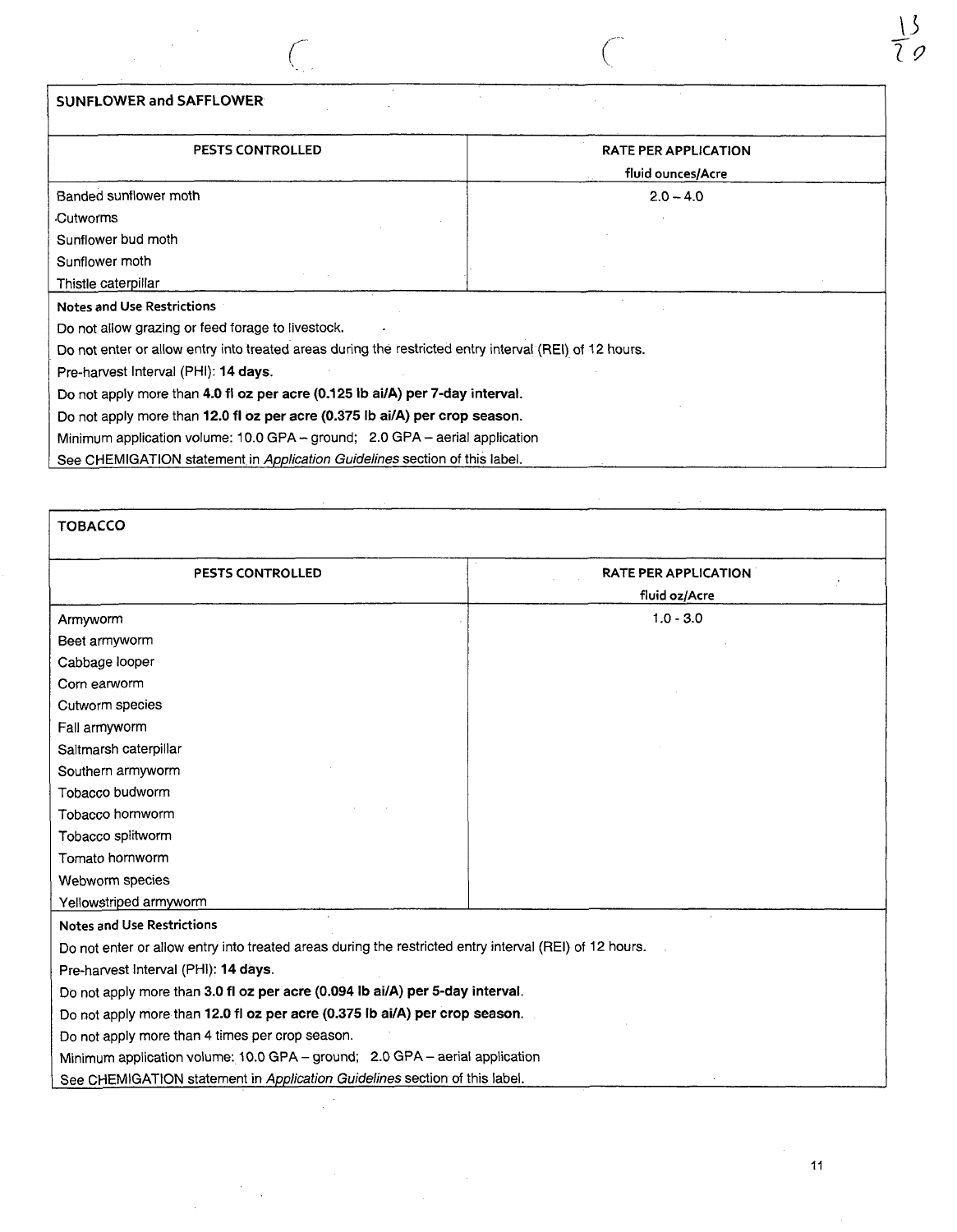## TREE FRUIT, NUT, AND VINE CROPS

 $\overline{C}$ 

Recommended Applications: Apply specified dosage of BELT SC Insecticide as needed for control. For best results, treatment should be made when insect populations begin to build and before a damaging population becomes established. Recommended application rates within this label are based on full-size mature trees and vines. Thorough coverage of plant foliage and fruit is recommended for optimum product performance. Please contact your local Bayer CropScience representative or Pest Control Advisor for specific recommendations by crop.

| <b>PESTS CONTROLLED</b>                                                                                                                            | <b>RATE PER APPLICATION</b><br>fluid oz/Acre |
|----------------------------------------------------------------------------------------------------------------------------------------------------|----------------------------------------------|
| Codling moth (West of the Rockies)                                                                                                                 | 5.0                                          |
| For use against low to moderate infestations in conjunction with<br>alternate control measures such as in established mating<br>disruption blocks. |                                              |
| Codling moth (East of the Rockies)                                                                                                                 | $3.0 - 5.0$                                  |
| Eyespotted bud moth                                                                                                                                |                                              |
| Fall webworm                                                                                                                                       |                                              |
| Fruittree leafroller                                                                                                                               |                                              |
| Green fruitworm                                                                                                                                    |                                              |
| Lacanobia fruitworm                                                                                                                                |                                              |
| Lesser appleworm                                                                                                                                   |                                              |
| Obliquebanded leafroller                                                                                                                           |                                              |
| Oriental fruit moth                                                                                                                                |                                              |
| Pandemis leafroller                                                                                                                                |                                              |
| Redbanded leafroller                                                                                                                               |                                              |
| Spotted tentiform leafminer                                                                                                                        |                                              |
| Tufted apple bud moth                                                                                                                              |                                              |
| Variegated leafroller                                                                                                                              |                                              |
| Western tentiform leafminer                                                                                                                        |                                              |
| <b>Notes and Use Restrictions</b>                                                                                                                  |                                              |
| Do not enter or allow entry into treated areas during the restricted entry interval (REI) of 12 hours.                                             |                                              |
| Pre-harvest Interval (PHI): 14 days.                                                                                                               |                                              |
| Do not apply more than 5.0 fl oz per acre (0.156 lb ai/A) per 7-day interval.                                                                      |                                              |
| Do not apply more than 15.0 fl oz per acre (0.468 lb ai/A) per crop season.                                                                        |                                              |
| Do not apply more than 3 times per crop season.                                                                                                    |                                              |
| Apply BELT SC Insecticide in sufficient water volume that provides thorough coverage of plant foliage and fruit.                                   |                                              |
| Aerial application is prohibited.                                                                                                                  |                                              |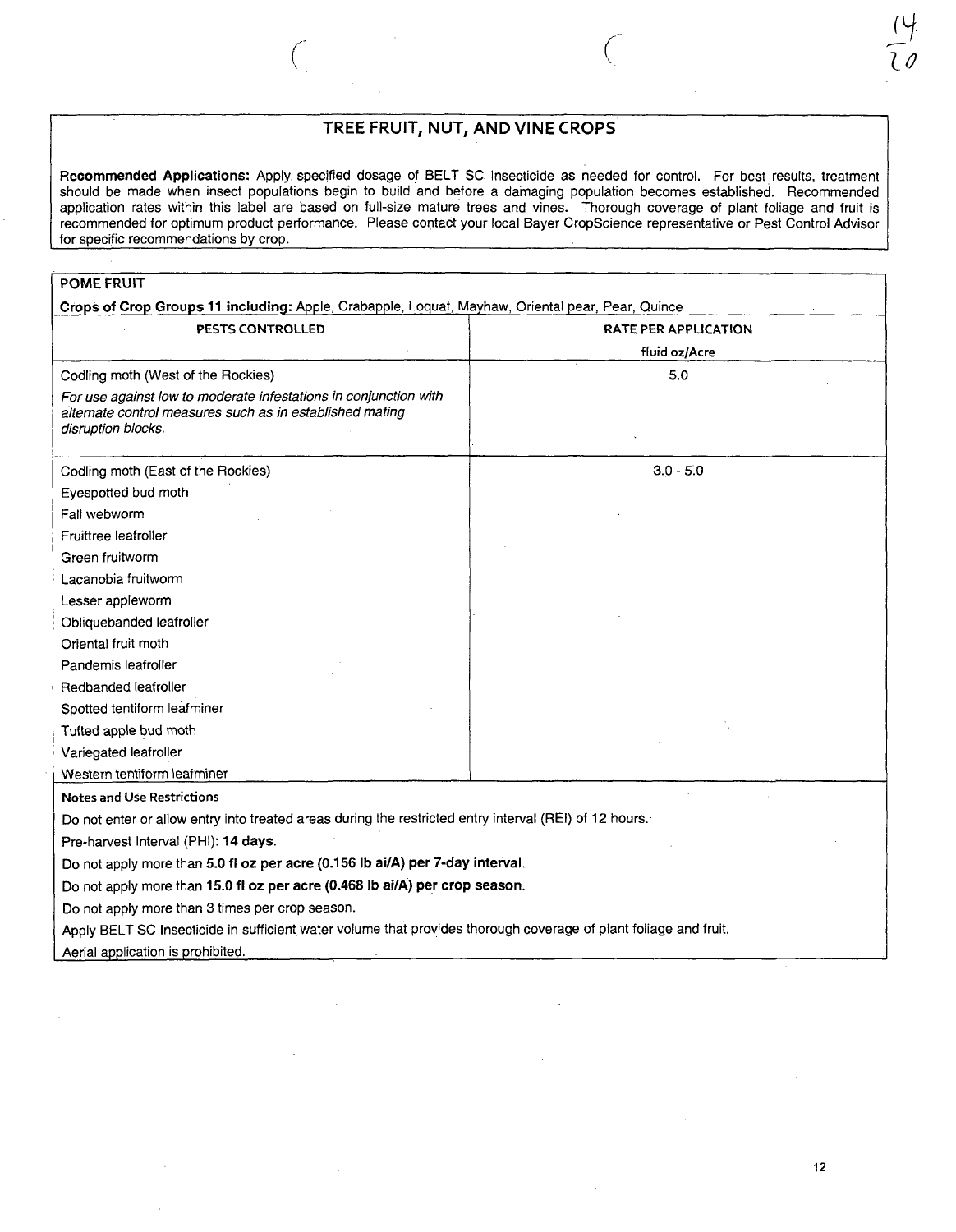## STONE FRUIT

Crops of Crop Group 12 including: Apricot, Cherry [sweet and tart], Nectarine, Peach, Plum [includes Chickasaw plum, Damson plum, and Japanese plum], Plumcot, Prune (fresh)

| <b>PESTS CONTROLLED</b>                                                                                | <b>RATE PER APPLICATION</b><br>fluid oz/Acre |
|--------------------------------------------------------------------------------------------------------|----------------------------------------------|
| Codling moth                                                                                           | $-2.0 - 4.0$                                 |
| Cherry fruitworm                                                                                       |                                              |
| Eyespotted bud moth                                                                                    |                                              |
| Fruittree leafroller                                                                                   |                                              |
| Green fruitworm                                                                                        |                                              |
| Lesser appleworm                                                                                       |                                              |
| Obliquebanded leafroller                                                                               |                                              |
| Omnivorous leafroller                                                                                  |                                              |
| Oriental fruit moth                                                                                    |                                              |
| Pandemis leafroller                                                                                    |                                              |
| Peach twig borer                                                                                       |                                              |
| Redbanded leafroller                                                                                   |                                              |
| Redhumped caterpillar                                                                                  |                                              |
| Spotted tentiform leafminer                                                                            |                                              |
| Threelined leafroller                                                                                  |                                              |
| Tufted apple bud moth                                                                                  |                                              |
| Variegated leafroller                                                                                  |                                              |
| <b>Notes and Use Restrictions</b>                                                                      |                                              |
| Do not enter or allow entry into treated areas during the restricted entry interval (REI) of 12 hours. |                                              |
| Pre-harvest Interval (PHI): 7 days.                                                                    |                                              |

Do not apply more than 4.0 fl 02 per acre (0.125 Ib ai/A) per 7-day interval.

Do not apply more than 12.0 fl oz per acre (0.375 Ib ai/A) per crop season.

Do not apply more than 3 times per crop season.

Apply BELT SC Insecticide in sufficient water volume that provides thorough coverage of plant foliage and fruit.

Aerial application is prohibited.

 $\mathcal{C}$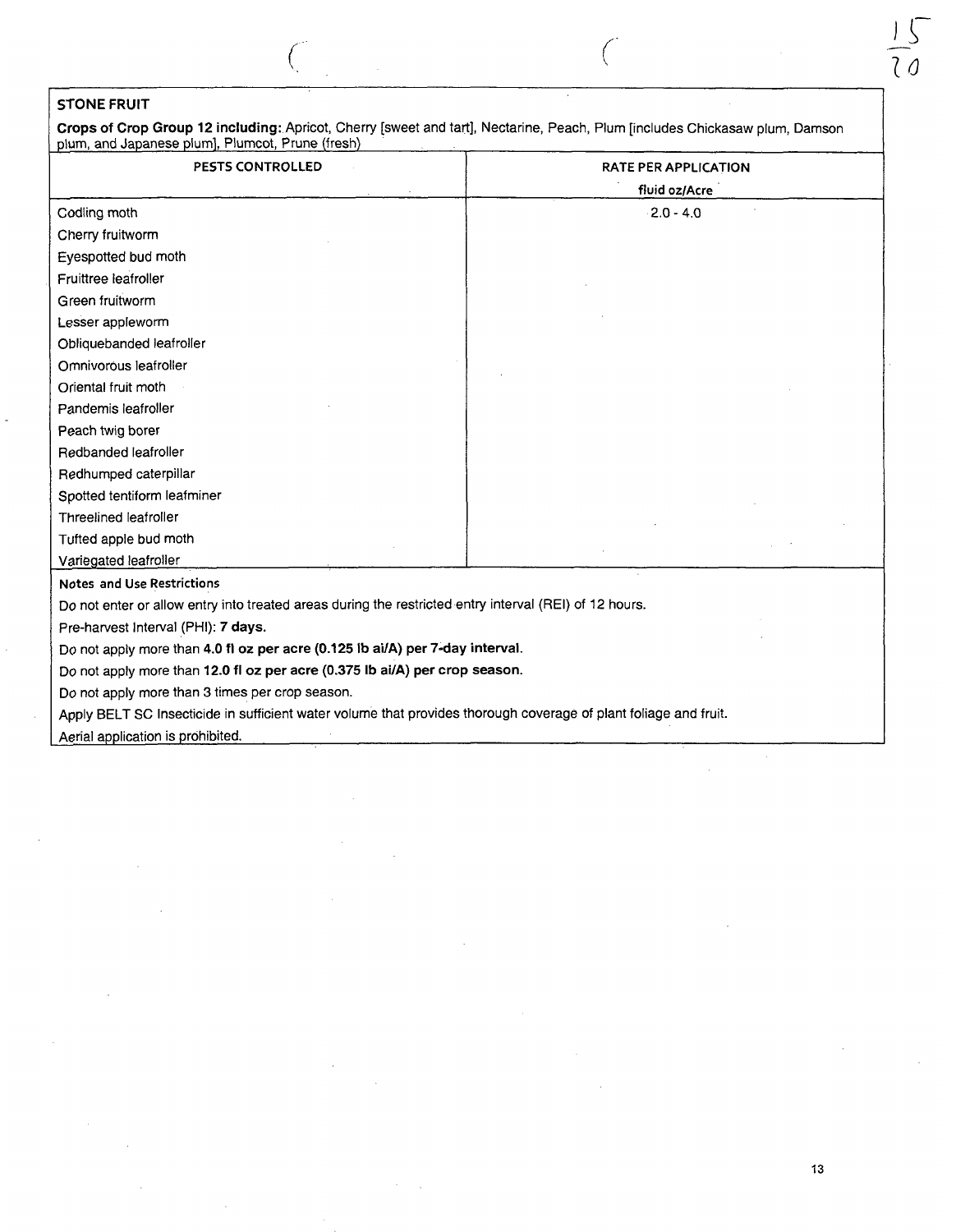## TREE NUT CROPS

Crops of Crop Group 14 and Pistachio including: Almond, Beech Nut, Brazil Nut, Butternut, Cashew, Chestnut, Chinquapin, Filbert (hazelnut), Hickory Nut, Macadamia Nut, Pecan, Pistachio , Walnut (black and English)

| PESTS CONTROLLED                                                                                                 | <b>RATE PER APPLICATION</b> |
|------------------------------------------------------------------------------------------------------------------|-----------------------------|
|                                                                                                                  | fluid oz/Acre               |
| Codling moth                                                                                                     | $2.0 - 4.0$                 |
| Fall webworm                                                                                                     |                             |
| Filbertworm                                                                                                      |                             |
| Fruittree leafroller                                                                                             |                             |
| Hickory shuckworm                                                                                                |                             |
| Naval orangeworm                                                                                                 |                             |
| Obliquebanded leafroller                                                                                         |                             |
| Omnivorous leafroller                                                                                            |                             |
| Peach twig borer                                                                                                 |                             |
| Pecan nut casebearer                                                                                             |                             |
| Redhumped caterpillar                                                                                            |                             |
| Walnut caterpillar                                                                                               |                             |
| <b>Notes and Use Restrictions</b>                                                                                |                             |
| Do not enter or allow entry into treated areas during the restricted entry interval (REI) of 12 hours.           |                             |
| Pre-harvest Interval (PHI): 14 days.                                                                             |                             |
| Do not apply more than 4.0 fl oz per acre (0.125 lb ai/A) per 7-day interval.                                    |                             |
| Do not apply more than 12.0 fl oz per acre (0.375 lb ai/A) per crop season.                                      |                             |
| Apply BELT SC Insecticide in sufficient water volume that provides thorough coverage of plant foliage and fruit. |                             |
| Aerial application is prohibited.                                                                                |                             |

 $\bar{z}$ 

14

 $\sqrt{2}$ 

 $\ell$  !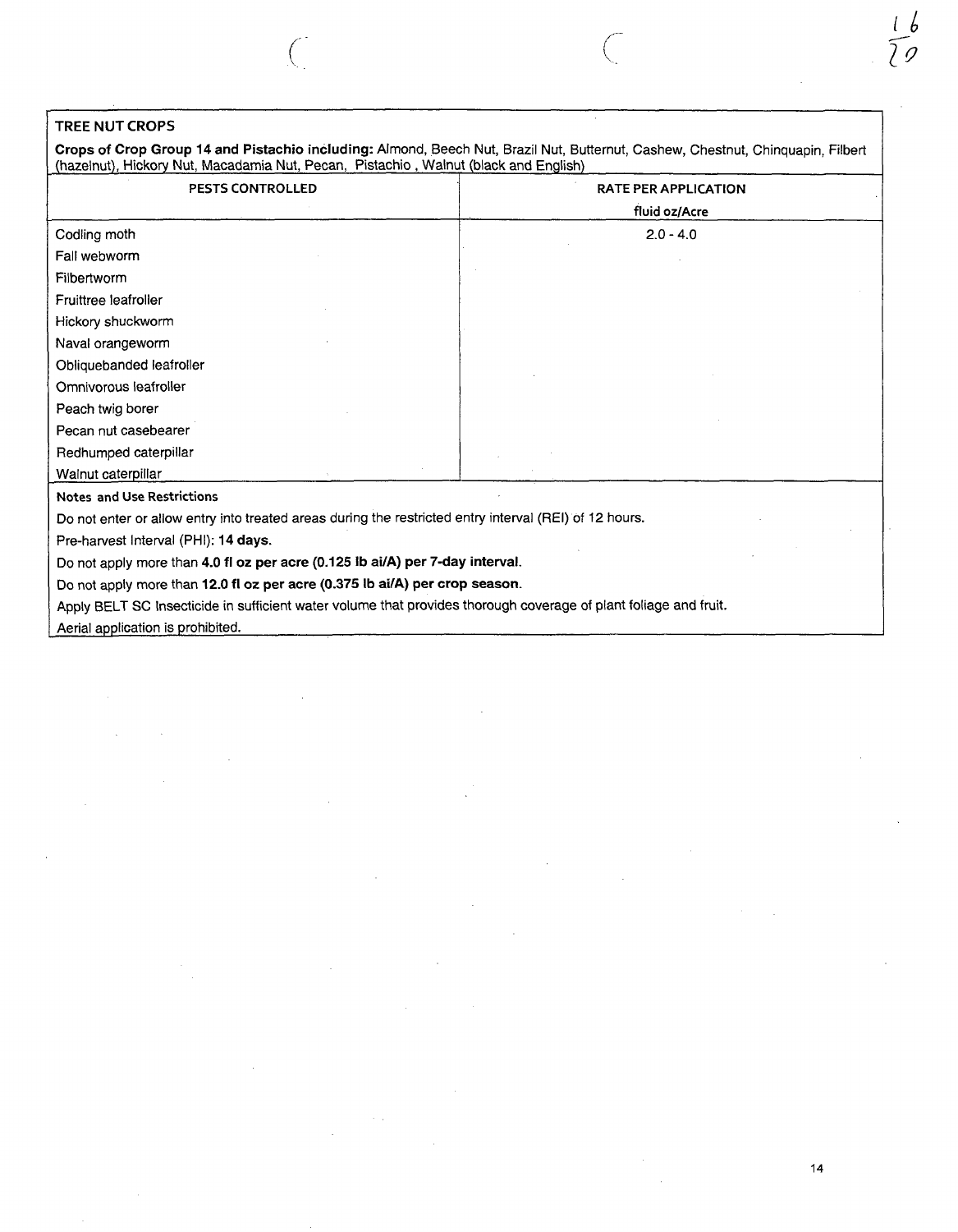| GRAPE and SMALL FRUIT VINE CLIMBING SUBGROUP (Except Fuzzy Kiwifruit)                                                      |                             |
|----------------------------------------------------------------------------------------------------------------------------|-----------------------------|
| Crops of Crop Subgroup 13-07F including: Armur river grape, Gooseberry, Grape, Kiwifruit (hardy), Maypop, Schisandra berry |                             |
| <b>PESTS CONTROLLED</b>                                                                                                    | <b>RATE PER APPLICATION</b> |
|                                                                                                                            | fluid oz/Acre               |
| Cutworm                                                                                                                    | $2.0 - 4.0$                 |
| Grape berry moth                                                                                                           |                             |
| Grape leaf folder                                                                                                          |                             |
| Grape leaf skeletonizer                                                                                                    |                             |
| Obliquebanded leafroller                                                                                                   |                             |
| Omnivorous leafroller                                                                                                      |                             |
| Orange tortrix                                                                                                             |                             |
| Redbanded leafroller                                                                                                       |                             |
| <b>Notes and Use Restrictions</b>                                                                                          |                             |
| Do not enter or allow entry into treated areas during the restricted entry interval (REI) of 12 hours.                     |                             |
| Pre-harvest Interval (PHI): 7 days.                                                                                        |                             |
| Do not apply more than 4.0 fl oz per acre (0.125 lb ai/A) per 5-day interval.                                              |                             |
| Do not apply more than 12.0 fl oz per acre (0.375 lb ai/A) per crop season.                                                |                             |
| Apply BELT SC Insecticide in sufficient water volume that provides thorough coverage of plant foliage and fruit.           |                             |
| Aerial application is prohibited.                                                                                          |                             |

 $\bigg($ 

 $\bar{z}$ 

 $\left(\right)$ 

 $\ddot{\phantom{0}}$ 

 $\sim$ 

 $\frac{1}{2}$ 

 $\frac{1}{l}$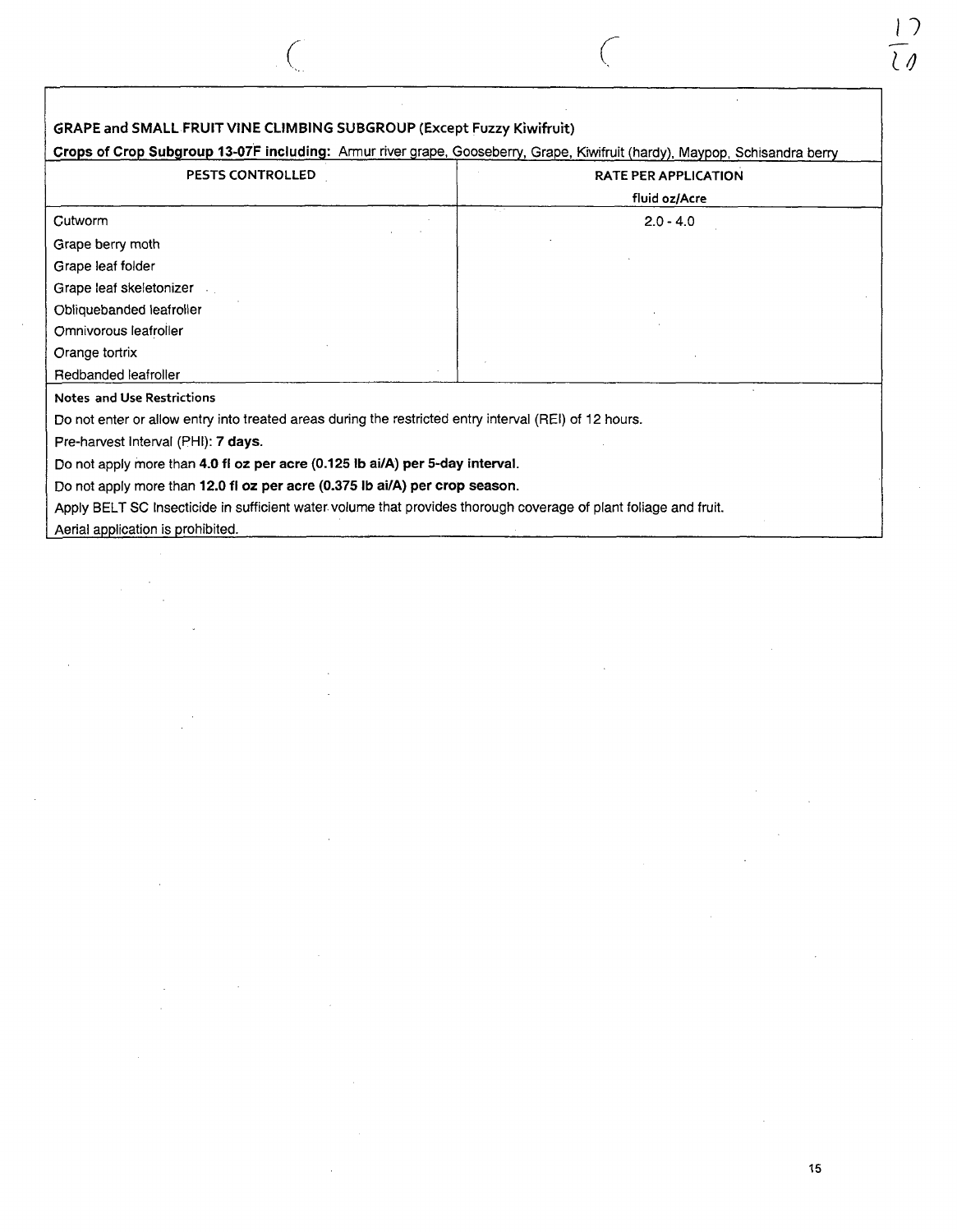#### VEGETABLE CROPS

Recommended Applications: Apply specified dosage of BELT SC Insecticide as needed for control. For best results, treatment should be made when insect populations begin to build and before a damaging population becomes established. Rate selected for use should depend on stage of pest development at application, pest infestation level, plant size and density of plant foliage. Thorough coverage of plant foliage is recommended for optimum product performance. Please contact your local Bayer CropScience representative or Pest Control Advisor for specific recommendations by crop.

Apply BELT SC Insecticide in adequate water for uniform coverage; minimum 10 GPA by ground and 2 GPA by aerial application. BELT SC Insecticide may be applied through overhead irrigation systems as designated in the CHEMIGATION statement in the Application Recommendations section of this label.

#### LEGUME VEGETABLES Except SOYBEAN

Crops of Crop Groups 6 and 7 including Edible-podded and Succulent Shelled Pea and Bean, Dried Shelled Pea and Bean and Foliage of Legume Vegetables:

Bean (Lupinus spp., includes grain lupin, sweet lupin, white lupin, white sweet lupin)

Bean (Phaseolus spp., includes field bean, kidney bean, lima bean, navy bean, pinto bean, runner bean, snap bean, tepary bean, wax bean)

Bean (Vigna spp., includes adzuki bean, asparagus bean, blackeyed pea, catiang, Chinese longbean, cowpea, Crowder pea, moth bean, mung bean, rice bean, Southern pea, Urd bean, yardlong bean)

Pea (Pisum spp., includes dwarf pea, edible-pod pea, English pea, field pea, garden pea, green pea, snow pea, sugar snap pea) Other Peas and Beans: Broad bean (fava bean), chickpea (garbanzo bean), guar, jackbean, lablab bean (hyacinth bean), lentil, pigeon pea, sword bean

| PESTS CONTROLLED          |                                    |
|---------------------------|------------------------------------|
|                           |                                    |
| Alfalfa caterpillar       | Lesser cornstalk borer             |
| Alfalfa looper            | Painted lady (thistle) caterpillar |
| Armyworm                  | Saltmarsh caterpillar              |
| Beet armyworm             | Silverspotted skipper              |
| Cabbage looper            | Southern armyworm                  |
| Celery looper             | Southwestern corn borer            |
| Corn earworm              | Soybean looper                     |
| Cutworm species           | Tobacco budworm                    |
| European corn borer       | Velvetbean caterpillar             |
| Fall armyworm             | Webworm species                    |
| Green cloverworm          | Western bean cutworm               |
| Imported cabbageworm      | Wollybear caterpillar              |
| Leaf sketetonizer species | Yellowstriped armyworm             |
| Leaftier species          | Western yellowstriped<br>armyworm  |

Notes and Restrictions

Do not enter or allow entry into treated areas during the restricted entry interval (REI) of 12 hours.

Pre-harvest Interval (PHI): Edible podded and succulent shelled peas and beans - 1 day; Dry peas and beans - 14 days;

Forage, hay and vines  $-3$  days.

Do not apply more than 3.0 fl oz per acre (0.094 Ib ai/A) per 5 day interval.

Do not apply more than 6.0 fl oz per acre (0.188 Ib ai/A) per crop season.

Apply BELT SC Insecticide in sufficient water volume that provides thorough coverage of plant foliage and fruit.

Minimum application volume: 10.0 GPA - ground; 2.0 GPA - aerial application

See CHEMIGATION statement in Application Guidelines section of this label.

 $\frac{1}{2}$ 

19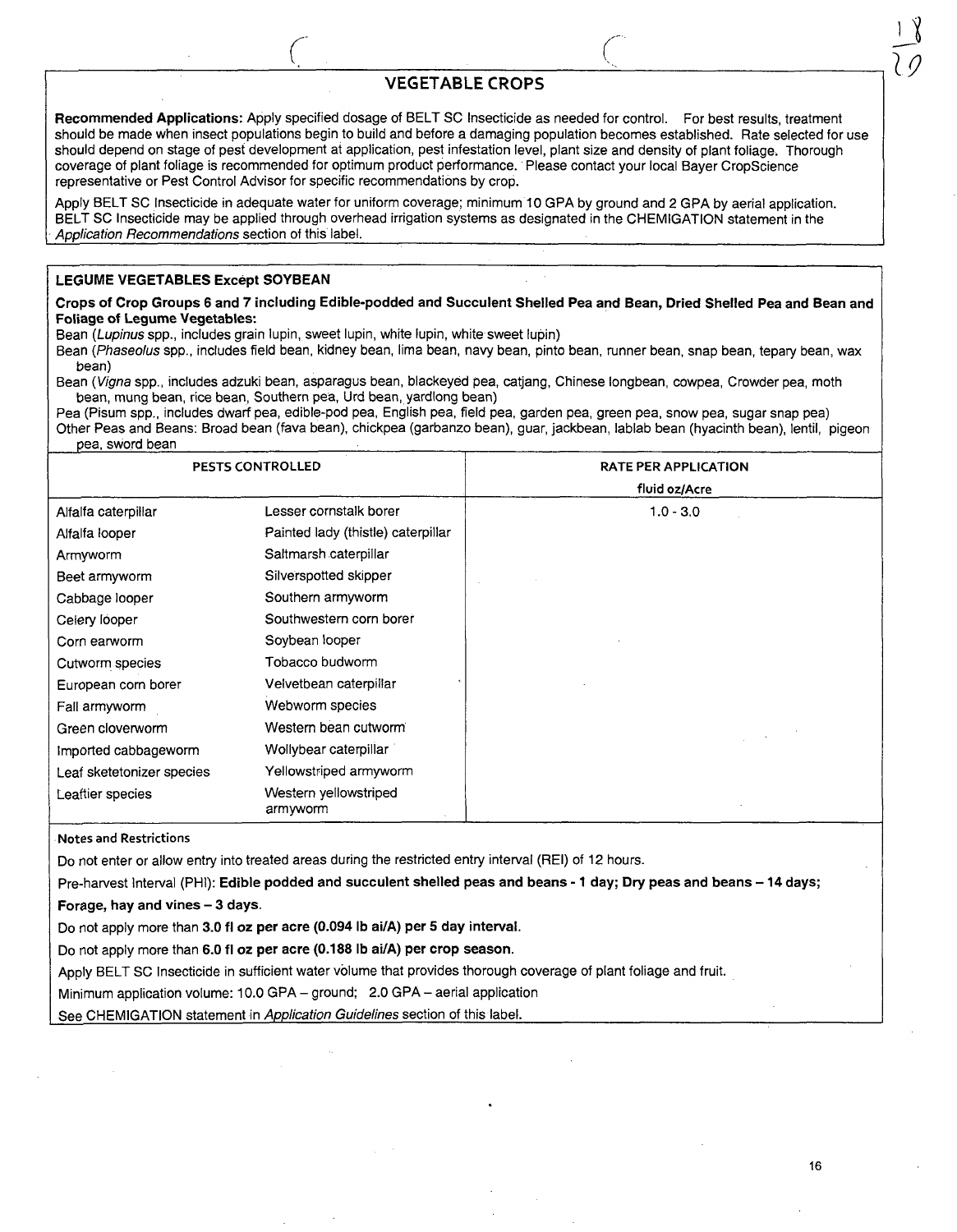## OTHER CROPS

 $\int_0^1$ 

Recommended Applications: Apply specified dosage of BELT SC Insecticide as needed for control. For best results, treatment should be made when insect populations begin to build and before a damaging population becomes established. Rate selected for use should depend on stage of pest development at application, pest infestation level, plant size and density of plant foliage. Thorough coverage of plant foliage and fruit is recommended for optimum product performance. Please contact your local Bayer CropScience representative or Pest Control Advisor for specific recommendations by crop.

## CHRISTMAS TREE PESTS CONTROLLED **RATE PER APPLICATION** fluid oz/Acre Bagworm Fall webworm Gypsy moth Hemlock looper Jackpine budworm Pine tip moth Redhumped caterpillar Spruce budworm Tent caterpillar Tussock moths  $3.0 - 5.0$ Notes and Restrictions Do not enter or allow entry into treated areas during the restricted entry interval (REI) of 12 hours. Do not apply more than 5.0 fl oz per acre (0.156 Ib ai/A) per 7 day interval. Do not apply more than 10.0 fl oz per acre (0.312 Ib ai/A) per crop season. Apply BELT SC Insecticide in sufficient water volume that provides thorough coverage of plant foliage and fruit. Minimum application volume: 20.0 GPA - ground; 5.0 GPA - aerial application

## STORAGE AND DISPOSAL

Do not contaminate water, food or feed by storage or disposal.

#### PESTICIDE STORAGE

Do not store for more than 30 consecutive days at an average daily temperature exceeding 100° F. If allowed to freeze, shake well to ensure the product is homogenous before use. Store in original container and out of the reach of children, preferable in a locked storage area. Avoid cross contamination with other pesticides.

#### PESTICIDE DISPOSAL

Wastes resulting from the use of this product may be disposed of on site or at an approved waste disposal facility.

#### CONTAINER DISPOSAL

Non-refillable container. Do not reuse or refill this container. Triple rinse container (or equivalent) promptly after emptying. Triple rinse as follows: Empty the remaining contents into application equipment or a mix tank and drain for 10 seconds after the flow begins to drip. Fill the container 1/4 full with water and recap. Shake for 10 seconds. Pour rinsate into application equipment or a mix tank or store rinsate for later use or disposal. Drain for 10 seconds after the flow begins to drip. Repeat this procedure two more times, then offer for recycling or reconditioning or puncture and dispose of in a sanitary landfill, or by other procedures approved by state and local authorities.